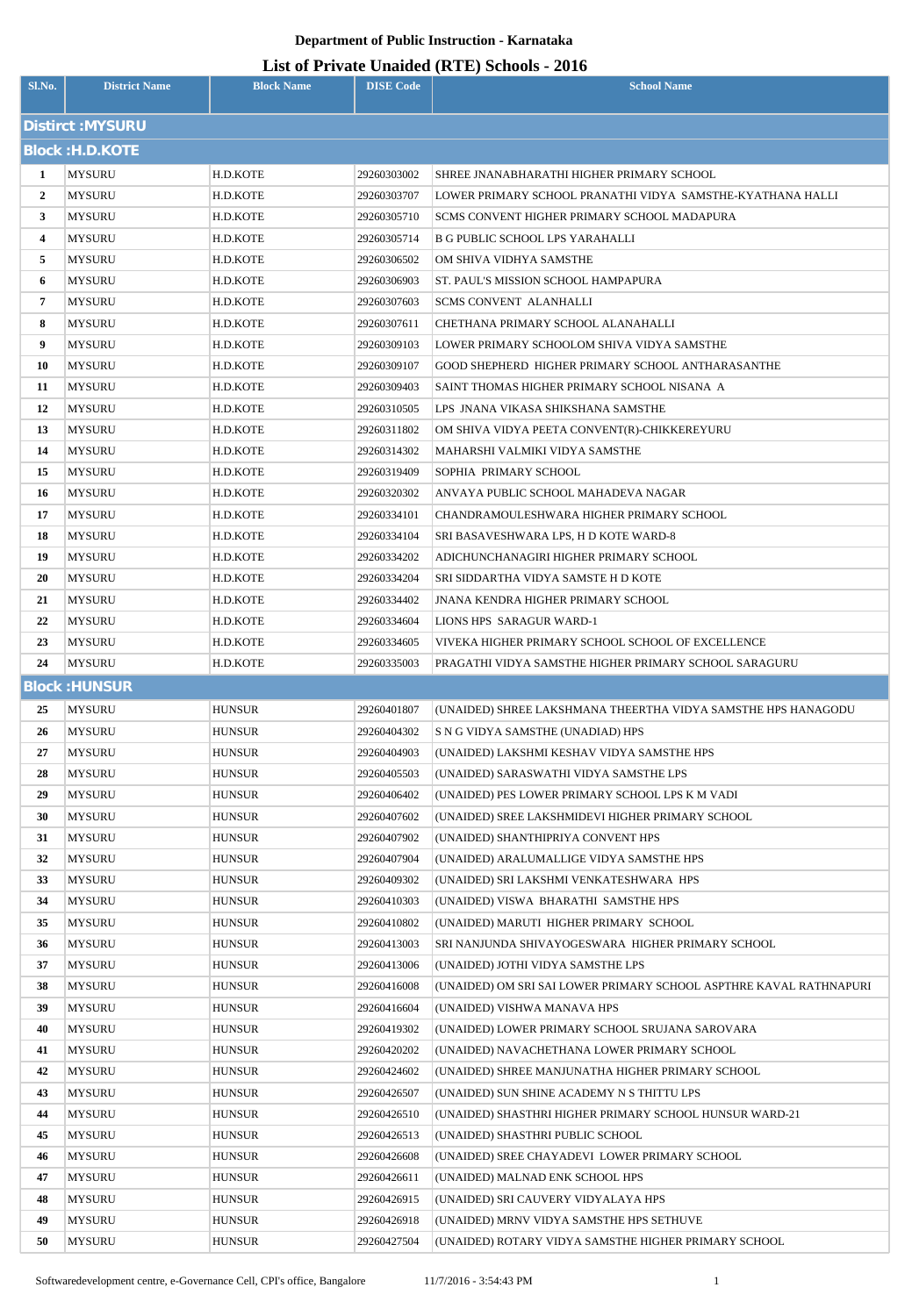| Sl.No.     | <b>District Name</b>            | <b>Block Name</b>   | <b>DISE Code</b> | $1111$ , and $0.041$ , $0.041$ , $0.010$ , $0.010$<br><b>School Name</b> |
|------------|---------------------------------|---------------------|------------------|--------------------------------------------------------------------------|
| 51         | <b>MYSURU</b>                   | <b>HUNSUR</b>       | 29260428301      | ADICHUNCHANAGIRI HIGHER PRIMARY SCHOOL                                   |
| 52         | <b>MYSURU</b>                   | <b>HUNSUR</b>       | 29260428302      | (UNAIDED) SANTHA ANTHONI VIDYA SAMSTHE LPS                               |
| 53         | <b>MYSURU</b>                   | <b>HUNSUR</b>       | 29260428501      | (UNAIDED) SUFFAH SCHOOL                                                  |
| 54         | <b>MYSURU</b>                   | <b>HUNSUR</b>       | 29260429101      | (UNAIDED) SRI ADICHUNCHANAGIRI BALAJAGATH                                |
| 55         | <b>MYSURU</b>                   | <b>HUNSUR</b>       | 29260429306      | HPS & HS ADULAM VINOBHA COLONY                                           |
| 56         | <b>MYSURU</b>                   | <b>HUNSUR</b>       | 29260429501      | CHRIST SCHOOL V P BORE LPS                                               |
| 57         | <b>MYSURU</b>                   | <b>HUNSUR</b>       | 29260429502      | (UNAIDED) MADHAVA VIDYA SAMSTHE KAN HPS                                  |
| 58         | <b>MYSURU</b>                   | <b>HUNSUR</b>       | 29260429601      | (UNAIDED) TALENT HIGHER PRIMARY SCHOOL HUNSUR WARD-22                    |
| 59         | <b>MYSURU</b>                   | <b>HUNSUR</b>       | 29260429603      | (UNAIDED) TALLENT PUBLIC SCHOOL                                          |
| 60         | <b>MYSURU</b>                   | <b>HUNSUR</b>       | 29260429605      | (UNAIDED) BRILLIANCE EDUCATIONAL TRUST HPS                               |
|            | <b>Block: KRISHNARAJANAGARA</b> |                     |                  |                                                                          |
| 61         | <b>MYSURU</b>                   | KRISHNARAJANAGARA   | 29260601602      | AMARAJOTHI HIGHER PRIMARY SCHOOL, CHIKKANAYAKANAHALLI                    |
| 62         | <b>MYSURU</b>                   | KRISHNARAJANAGARA   | 29260601911      | BHAIRAVESWARA HIGHER PRIMARY SCHOOL, SALIGRAMA                           |
| 63         | <b>MYSURU</b>                   | KRISHNARAJANAGARA   | 29260601917      | SARA VIDYA MANDIRA (R), SALIGRAMA                                        |
| 64         | <b>MYSURU</b>                   | KRISHNARAJANAGARA   | 29260602204      | SUPRITH EDUCATIONAL & HEALTH TRUST, ANKANAHALLI                          |
| 65         | <b>MYSURU</b>                   | KRISHNARAJANAGARA   | 29260602306      | SRI AMRUTHESHWARA HIGH PRIMARY SCHOOL, MIRLE                             |
| 66         | MYSURU                          | KRISHNARAJANAGARA   | 29260602309      | CHAMUNDESWARI EDN TRUST, MIRLE                                           |
| 67         | <b>MYSURU</b>                   | KRISHNARAJANAGARA   | 29260603007      | SARVODAYA VIDYA SAMSTHE HIGHER PRIMARY SCHOOL, BHERYA                    |
| 68         | <b>MYSURU</b>                   | KRISHNARAJANAGARA   | 29260603008      | DIVYA JYOTHI JNANALYA HIGHER PRIMARY SCHOOL, BHERYA                      |
| 69         | <b>MYSURU</b>                   | KRISHNARAJANAGARA   | 29260603202      | SRI SHANTHINIKETHANA VIDAY SAMSTE LOWER PRIMARY SCHOOL,<br>MUNJANAHALLI  |
| 70         | <b>MYSURU</b>                   | KRISHNARAJANAGARA   | 29260603304      | B G S PUBLIC SCHOOL, HOSAAGRAHARA                                        |
| 71         | <b>MYSURU</b>                   | KRISHNARAJANAGARA   | 29260603902      | SRI BAPUJI HIGHER PRIMARY SCHOOL, HAMPAPURA                              |
| 72         | <b>MYSURU</b>                   | KRISHNARAJANAGARA   | 29260604502      | B G PUBLIC SCHOOL, ESHWARA NAGARA, K R NAGARA                            |
| 73         | <b>MYSURU</b>                   | KRISHNARAJANAGARA   | 29260605802      | SRI VIDYA SHIKSHANA SAMSTHE, HALIYURU                                    |
| 74         | <b>MYSURU</b>                   | KRISHNARAJANAGARA   | 29260607102      | JAGDGURU BALAJATH HIGHER PRIMARY SCHOOL, CHUNCHANAKATTE                  |
| 75         | <b>MYSURU</b>                   | KRISHNARAJANAGARA   | 29260619503      | SHARADA DEVI VIDYA SAMSTHE, TIPPURU                                      |
| 76         | <b>MYSURU</b>                   | KRISHNARAJANAGARA   | 29260621701      | VIDYANIKETHANA VIDYA SAMSTHE                                             |
| 77         | <b>MYSURU</b>                   | KRISHNARAJANAGARA   | 29260622103      | IMMANUAL HIGHER PRIMARY SCHOOL, K R NAGAR A-WARD -19                     |
| 78         | <b>MYSURU</b>                   | KRISHNARAJANAGARA   | 29260622104      | MODERN PUBLIC SCHOOL M BLOCK                                             |
| 79         | <b>MYSURU</b>                   | KRISHNARAJANAGARA   | 29260622201      | RAGAVENDRA LOWER PRIMARY SCHOOL, K R NAGARA-WARD-2                       |
| 80         | MYSURU                          | KRISHNARAJANAGARA   | 29260622202      | KANAKA PUBLIC SCHOOL, WARD-2 S R BADAVANE                                |
| 81         | MYSURU                          | KRISHNARAJANAGARA   | 29260622301      | BALE VIDYA SAMSTHE HIGHER PRIMARY SCHOOL, K R NAGARA-WARD-3              |
| 82         | <b>MYSURU</b>                   | KRISHNARAJANAGARA   | 29260622302      | SRI ADICHUNCHANAGIRI BALAJAGATH-WARD-3                                   |
| 83         | <b>MYSURU</b>                   | KRISHNARAJANAGARA   | 29260622304      | SAI NALANDA HIGHER PRIMARY SCHOOL, NEAR OLD RLY STN                      |
| 84         | MYSURU                          | KRISHNARAJANAGARA   | 29260622703      | VASAVI VIDYA SAMSTHE HIGHER PRIMARY SCHOOL-WARD-10                       |
| 85         | MYSURU                          | KRISHNARAJANAGARA   | 29260622903      | GURUKULA HIGHER PRIMARY SCHOOL, K R NAGARA-WARD-16                       |
| 86         | MYSURU                          | KRISHNARAJANAGARA   | 29260623006      | GELEYARA BALAGA HIGH PRIMARY SCHOOL, WARD-17                             |
| 87         | MYSURU                          | KRISHNARAJANAGARA   | 29260623008      | K R NAGAR VIDYA SAMSTHE HIGHER PRIMARY SCHOOL, WARD-17                   |
| 88         | MYSURU                          | KRISHNARAJANAGARA   | 29260623014      | RAJPRAKASH SHIKSHANA SAMSTHE                                             |
|            | <b>Block: MYSORE NORTH</b>      |                     |                  |                                                                          |
| 89         | <b>MYSURU</b>                   | <b>MYSORE NORTH</b> | 29260702909      | CHINMAYA HIGHER PRIMARY SCHOOL, WARD-23                                  |
| 90         | MYSURU                          | <b>MYSORE NORTH</b> | 29260702910      | MAHAJANA HIGHER PRIMARY SCHOOL, WARD-23                                  |
| 91         | MYSURU                          | <b>MYSORE NORTH</b> | 29260702912      | MAHAJANA PUBLIC SCHOOL                                                   |
| 92         | <b>MYSURU</b>                   | <b>MYSORE NORTH</b> | 29260702914      | VAISHNAVI LOWER PRIMARY SCHOOL, WARD-23                                  |
| 93         | <b>MYSURU</b>                   | <b>MYSORE NORTH</b> | 29260703002      | MANASA SAROWARA PUSHKARINI VIDYASHRAMA                                   |
| 94         | <b>MYSURU</b>                   | <b>MYSORE NORTH</b> | 29260703005      | ANANTHA GEETHA VIDYALAYA HIGHER PRIMARY SCHOOL                           |
| 95         | <b>MYSURU</b>                   | <b>MYSORE NORTH</b> | 29260703006      | BHARATIYA VIDYA BAVANA HIGHER PRIMARY SCHOOL                             |
| 96         | <b>MYSURU</b>                   | <b>MYSORE NORTH</b> | 29260703007      | PODAR INTERNATIONAL SCHOOL LOWER PRIAMRY SCHOOL                          |
| 97         | <b>MYSURU</b>                   | <b>MYSORE NORTH</b> | 29260703101      | GNANA JYOTHI VIDYALAY LOWER PRIMARY SCHOOL                               |
| 98         | <b>MYSURU</b>                   | <b>MYSORE NORTH</b> | 29260703102      | D S SMARAKA SHIKSHANA SAMSTHE                                            |
| 99         | <b>MYSURU</b>                   | <b>MYSORE NORTH</b> | 29260703103      | SUMUKHA HIGH SCHOOL, WARD-26                                             |
| <b>100</b> | <b>MYSURU</b>                   | <b>MYSORE NORTH</b> | 29260703108      | SRI SHIVANANADA HIGHER PRIMARY SCHOOL                                    |
| 101        | <b>MYSURU</b>                   | <b>MYSORE NORTH</b> | 29260703110      | GNANESHWARI VIDYA SAMSTHE                                                |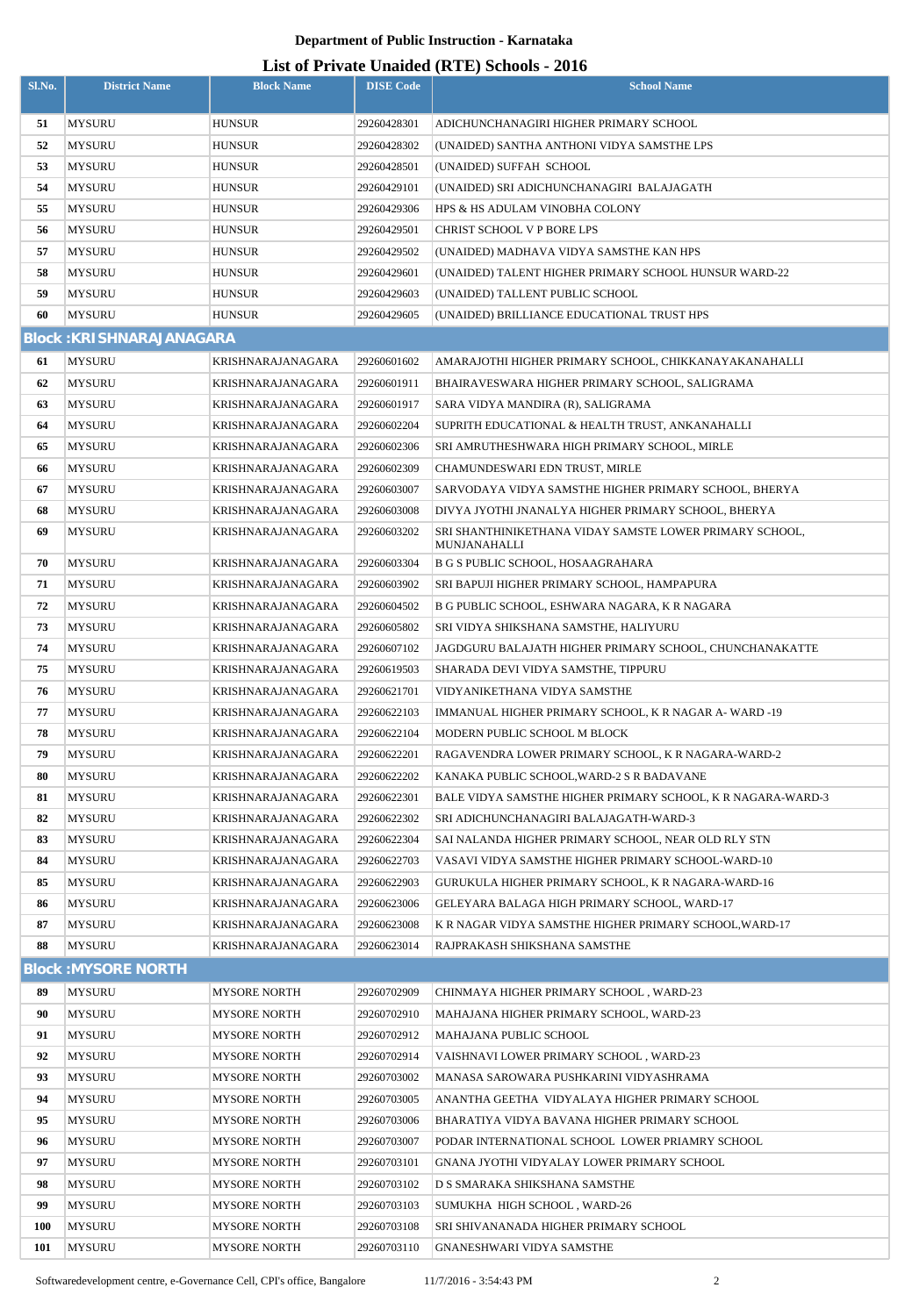| Sl.No.     | <b>District Name</b> | <b>Block Name</b>   | <b>DISE Code</b> | $\sigma$ and $\sigma$ and $\sigma$ ( $\sigma$ ) $\sigma$ and $\sigma$<br><b>School Name</b> |
|------------|----------------------|---------------------|------------------|---------------------------------------------------------------------------------------------|
| 102        | <b>MYSURU</b>        | <b>MYSORE NORTH</b> | 29260703206      | PND EDUCATION CHARITABLE TRUST OXFORD CONVENT                                               |
| 103        | <b>MYSURU</b>        | MYSORE NORTH        | 29260703208      | ANNYAPPA SMARAKA VIDYALYA HIGHER PRIMARY SCHOOL                                             |
| 104        | <b>MYSURU</b>        | MYSORE NORTH        | 29260703209      | SRI DODDA THAMMAIAH VIDYA SAMSTHE HIGHER PRIMARY SCHOOL                                     |
| 105        | <b>MYSURU</b>        | MYSORE NORTH        | 29260703210      | KANNIKA CAUVERAY HIGHER PRIMARY & HIGH SCHOOL                                               |
| 106        | <b>MYSURU</b>        | MYSORE NORTH        | 29260703211      | LANAKAY HIGHER PRIMARY & HIGH SCHOOL                                                        |
| 107        | <b>MYSURU</b>        | MYSORE NORTH        | 29260703212      | SHISKARANI CENTRAL SCHOOL                                                                   |
| 108        | <b>MYSURU</b>        | MYSORE NORTH        | 29260703216      | KAMADHENU CONVENT                                                                           |
| 109        | <b>MYSURU</b>        | MYSORE NORTH        | 29260703219      | <b>SAHANA CONVENT</b>                                                                       |
| 110        | <b>MYSURU</b>        | MYSORE NORTH        | 29260703307      | SRI BHYRAVESHVARA HIGHER PRIMARY SCHOOL                                                     |
| 111        | <b>MYSURU</b>        | MYSORE NORTH        | 29260703311      | VAISHALI HIGHER PRIMARY SCHOOL, WARD-27                                                     |
| 112        | <b>MYSURU</b>        | MYSORE NORTH        | 29260703402      | <b>J S S HIGHER PRIMARY SCHOOL, WARD-29</b>                                                 |
| 113        | <b>MYSURU</b>        | MYSORE NORTH        | 29260703403      | <b>B M SHREE VIDYASAMSTHE</b>                                                               |
| 114        | <b>MYSURU</b>        | MYSORE NORTH        | 29260703404      | RANGARAO MEMORIAL SCHOOL FOR DISABLE                                                        |
| 115        | MYSURU               | MYSORE NORTH        | 29260703502      | ROTARY BRUNDAVANA SCHOOL                                                                    |
| 116        | <b>MYSURU</b>        | MYSORE NORTH        | 29260703503      | MAHAVEERA HIGHER PRIMARY SCHOOL, WARD-30                                                    |
| 117        | <b>MYSURU</b>        | MYSORE NORTH        | 29260703604      | LIONS WEST SEVANIKETAN SCHOOL                                                               |
| 118        | <b>MYSURU</b>        | MYSORE NORTH        | 29260703609      | K P SCHOOL HIGHER PRIMARY SCHOLL                                                            |
| 119        | MYSURU               | MYSORE NORTH        | 29260703610      | SHREE VIDYA ACADEMY                                                                         |
| <b>120</b> | MYSURU               | MYSORE NORTH        | 29260703704      | LALITHA HIGHER PRIMARY & HIGH SCHOLL, WARD-32                                               |
| 121        | MYSURU               | MYSORE NORTH        | 29260703802      | MATHRU MANDALI HIGHER PRIMARY SCHOOL-2                                                      |
| 122        | MYSURU               | MYSORE NORTH        | 29260703909      | SUNANDA HIGHER PRIMARY SCHOOL, WARD-34                                                      |
| 123        | MYSURU               | MYSORE NORTH        | 29260703919      | I CAN THE LEARNING CENTRE SCHOOL                                                            |
| 124        | MYSURU               | MYSORE NORTH        | 29260704204      | ROYAL ENGLISH LOWER PRIMARY SCHOOL                                                          |
| 125        | MYSURU               | MYSORE NORTH        | 29260704307      | REGAL CONVENT KAILASPURAM                                                                   |
| 126        | <b>MYSURU</b>        | MYSORE NORTH        | 29260704601      | <b>AZAM PUBLIC SCHOOL</b>                                                                   |
| 127        | <b>MYSURU</b>        | MYSORE NORTH        | 29260704605      | LITTLE GEMS HIGHER PRIMARY & HIGH SCHOOL NR MOHALLA                                         |
| 128        | <b>MYSURU</b>        | <b>MYSORE NORTH</b> | 29260704708      | MES HIGH SCHOOL, WARD-43                                                                    |
| 129        | <b>MYSURU</b>        | <b>MYSORE NORTH</b> | 29260704709      | MARY'S HIGHER PRIMARY & HIGH SCHOOL, THILAK NAGAR                                           |
| <b>130</b> | <b>MYSURU</b>        | <b>MYSORE NORTH</b> | 29260704713      | HOLY MOUNT PUBLIC SCHOOL                                                                    |
| 131        | <b>MYSURU</b>        | MYSORE NORTH        | 29260704922      | <b>MYSORE LIONS SCHOOL</b>                                                                  |
| 132        | <b>MYSURU</b>        | <b>MYSORE NORTH</b> | 29260704925      | BTL VIDYA VAHINI HIGHER PRIMARY SCHOOL KESARE                                               |
| 133        | MYSURU               | MYSORE NORTH        | 29260704926      | HUDA PUBLIC SCHOOL SS NAGAR                                                                 |
| 134        | <b>MYSURU</b>        | MYSORE NORTH        | 29260705011      | ST ALPHONSE LOWER PRIMARY SCHOOL                                                            |
| 135        | <b>MYSURU</b>        | MYSORE NORTH        | 29260705012      | WISDOM NURSARY &PRIMARY                                                                     |
| 136        | <b>MYSURU</b>        | MYSORE NORTH        | 29260705014      | WISDOM VALLY SCHOOL                                                                         |
| 137        | <b>MYSURU</b>        | <b>MYSORE NORTH</b> | 29260705102      | JNANAGONGOYHRI RAJENDRA NAGAR                                                               |
| 138        | <b>MYSURU</b>        | MYSORE NORTH        | 29260705111      | ST MARINA'S ENGLISH HIGHER PRIMARY & HIGH SCHOOL                                            |
| 139        | <b>MYSURU</b>        | MYSORE NORTH        | 29260705112      | CHAYADEVI HIGHER PRIMARY SCHOOL, WARD-47                                                    |
| 140        | MYSURU               | MYSORE NORTH        | 29260705113      | SRI KALABYRAVESHWARA LOWER PRIMARY SCHOOL                                                   |
| 141        | MYSURU               | MYSORE NORTH        | 29260705201      | MESCO HIGHER PRIMARY SCHOOL N R MOHALLA                                                     |
| 142        | <b>MYSURU</b>        | MYSORE NORTH        | 29260705203      | FATHIMA KIDS PARADISE N R MOHALLA                                                           |
| 143        | MYSURU               | MYSORE NORTH        | 29260705204      | ST PETERS LOWER PRIMARY SCHOOL, WARD-49                                                     |
| 144        | MYSURU               | MYSORE NORTH        | 29260705205      | GOOD HOPE CRIST SCHOOL N R MOHALLA                                                          |
| 145        | MYSURU               | MYSORE NORTH        | 29260705308      | SRI PARAS JAIN HIGHER PRIMARY & HIGH SCHOOL, WARD-47                                        |
| 146        | <b>MYSURU</b>        | MYSORE NORTH        | 29260705309      | LUCKY NURSERY & PRIMARY SCHOOL SIVAJI ROAD                                                  |
| 147        | <b>MYSURU</b>        | <b>MYSORE NORTH</b> | 29260705513      | <b>ASRA GIRLS SCHOOL</b>                                                                    |
| 148        | <b>MYSURU</b>        | MYSORE NORTH        | 29260705608      | D BANNUMAIHA LOWER PRIMARY SCHOOL                                                           |
| 149        | <b>MYSURU</b>        | <b>MYSORE NORTH</b> | 29260705609      | MAJESTIC PRIMARY AND HIGH SCHOOL                                                            |
| <b>150</b> | <b>MYSURU</b>        | MYSORE NORTH        | 29260705610      | TAGORE CHILDRENS HIGHER PRIMARY SCHOOL                                                      |
| 151        | <b>MYSURU</b>        | MYSORE NORTH        | 29260705614      | ELAHI HIGHER PRIMARY SCHOOL UDAYAGIRI                                                       |
| 152        | MYSURU               | MYSORE NORTH        | 29260705615      | SHANTHA PUBLIC SCHOOL                                                                       |
| 153        | MYSURU               | MYSORE NORTH        | 29260705616      | SHAHI HIGHER PRIMARY SCHOOL                                                                 |
| 154        | MYSURU               | <b>MYSORE NORTH</b> | 29260705617      | ALL RAHAMATH EDUCATION LOWER PRIMARY SCHOOL                                                 |
| 155        | <b>MYSURU</b>        | MYSORE NORTH        | 29260705709      | LITTLE INFANT HIGHER PRIMARY SCHOOL                                                         |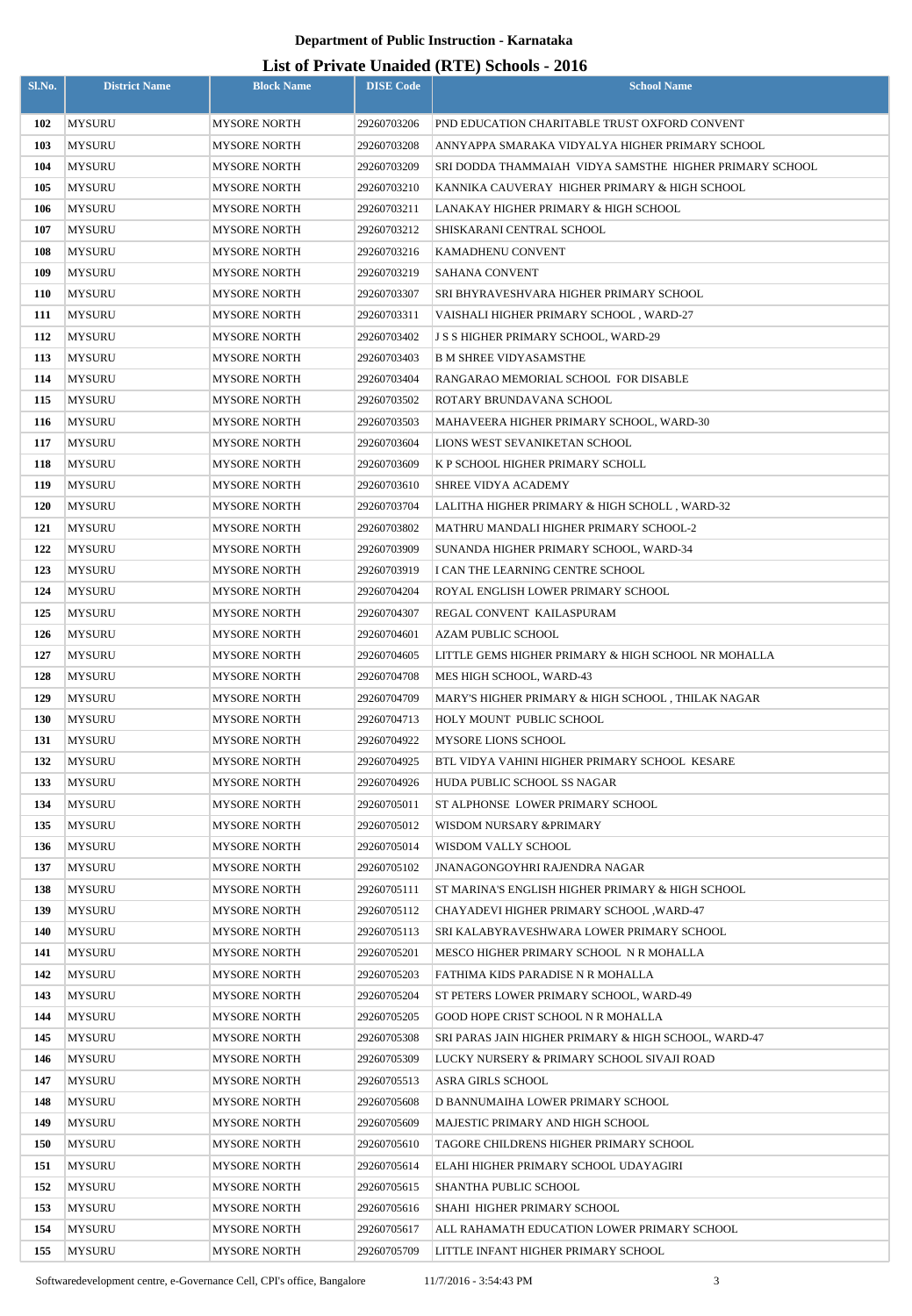| <b>MYSURU</b><br><b>MYSORE NORTH</b><br>29260705712<br>ST DANIEL'S ENG HIGHER PRIMARY SCHOOL<br>156<br>157<br><b>MYSURU</b><br><b>MYSORE NORTH</b><br>29260705714<br><b>ST PETERS RAJEEVA NAGAR</b><br>158<br><b>MYSURU</b><br>29260705716<br>LITTLE HEART HIGHER PRIMARY SCHOOL<br>MYSORE NORTH<br>159<br><b>MYSURU</b><br><b>MYSORE NORTH</b><br>29260705717<br>ANDALUS LPS CBSE RAJIVNAGAR<br><b>160</b><br><b>MYSURU</b><br><b>MYSORE NORTH</b><br>29260705720<br><b>CREATIVE LOWER PRIMARY SCHOOL</b><br>161<br><b>MYSURU</b><br>29260705721<br>TIPPU MEMORIAL SCHOOL<br>MYSORE NORTH<br>162<br><b>MYSURU</b><br><b>MYSORE NORTH</b><br>29260705811<br>AL KAREEM KAN HIGHER PRIMARY & HIGH SCHOOL<br>163<br><b>MYSURU</b><br><b>MYSORE NORTH</b><br>29260705813<br>MAYRAJ HIGHER PRIMARY & HIGH SCHOOL MAHADEVAPURA ROAD<br>164<br><b>MYSURU</b><br><b>MYSORE NORTH</b><br>29260705814<br>SRI RAJIV GANDHI HIGHER PRIMARY SCHOOL<br>165<br><b>MYSURU</b><br>29260705820<br>MYSORE NORTH<br>TIPPU PUBLIC SCHOOL<br><b>MYSURU</b><br>29260705910<br>A E T LOWER PRIMARY SCHOOL<br>166<br>MYSORE NORTH<br>167<br><b>MYSURU</b><br>MYSORE NORTH<br>29260705911<br>GLOBAL HIGHER PRIMARY SCHOOL, WARD-58<br>168<br><b>MYSURU</b><br><b>MYSORE NORTH</b><br>29260705914<br>NOBLE LOWER PRIMARY SCHOOL, WARD-55<br>169<br><b>MYSURU</b><br>29260706008<br>AZAD NATIONAL HIGHER PRIMARY SCHOOL<br><b>MYSORE NORTH</b><br>170<br><b>MYSURU</b><br>MYSORE NORTH<br>29260706010<br>KASTURI BA HIGHER PRIMARY SCHOOL<br>171<br><b>MYSURU</b><br>29260706011<br>MYSORE NORTH<br>ST JOSEPH HIGHER PRIMARY SCHOOL, SHAKTHI NAGAR<br>172<br><b>MYSURU</b><br>29260706012<br>ADHYAYAN SCHOOL<br>MYSORE NORTH<br>173<br><b>MYSURU</b><br>29260706013<br>MYSORE NORTH<br><b>JSS PUBLIC SCHOOL</b><br>174<br><b>MYSURU</b><br>SAHRUDAYA HIGHER PRIMARY SCHOOL, WARD-57<br>MYSORE NORTH<br>29260706106<br>175<br><b>MYSURU</b><br>29260706207<br>MYSORE NORTH<br>SUMAN LOWER PRIMARY SCHOOL, WARD-58<br>176<br><b>MYSURU</b><br>SHALINI SHIKSHANA SAMSTHE<br>MYSORE NORTH<br>29260706208<br>177<br><b>MYSURU</b><br>29260706210<br>BHAGYA JYOTHI HIGHER PRMARY SCHOLL<br>MYSORE NORTH<br>178<br><b>MYSURU</b><br>MYSORE NORTH<br>29260706212<br>LEADS KENDRIYA VIDYALAYA<br>179<br><b>MYSURU</b><br>29260706312<br>AL-FALAH NATIONAL SCHOOL<br>MYSORE NORTH<br>180<br><b>MYSURU</b><br>29260706313<br><b>MYSORE NORTH</b><br>AL NOOR EDUCATION CENTRE HPS & HS<br>181<br><b>MYSURU</b><br><b>MYSORE NORTH</b><br>29260706314<br>R G A HIGHER PRIMARY SCHOOL AND HIGH SCHOOL USMANIA BLOCK<br>GHOUSIANAGAR<br>182<br><b>MYSURU</b><br>MYSORE NORTH<br>29260706408<br>SULTAN SHAHEED URDU HIGHER PRIMARY & HIGH SCHOOL<br>183<br><b>MYSURU</b><br><b>MYSORE NORTH</b><br>29260706507<br>LITTLE BUD INFANTS LOWER PRIMARY SCHOOL<br>184<br><b>MYSURU</b><br><b>MYSORE NORTH</b><br>29260706606<br>POLICE PUBLIC SCHOOL WARD 62<br>185<br><b>MYSURU</b><br>29260706801<br>MYSORE NORTH<br>DHYAN VIDYA SAMSTE<br>186<br><b>MYSURU</b><br>29260706803<br>MYSORE NORTH<br>SRI PARAMA HAMSA HIGHER PRIMARY SCHOOL<br>187<br><b>MYSURU</b><br><b>MYSORE NORTH</b><br>29260706805<br>SREE AKSHARA EDUCATIONAL TRUST<br>188<br><b>MYSURU</b><br><b>MYSORE NORTH</b><br>29260706806<br>DEVALA MAHARSHI LOWER PRIMARY SCHOOL<br><b>Block: MYSORE RURAL</b><br>189<br><b>MYSURU</b><br>29260800105<br><b>MYSORE RURAL</b><br>KALABHARATHI SCHOOL<br>190<br><b>MYSURU</b><br><b>MYSORE RURAL</b><br>29260800109<br>SRI RAMA VIDYA KULA LOWER PRIMARY SCHOOL YELAWALA<br>191<br><b>MYSURU</b><br>MYSORE RURAL<br>29260800110<br>SADVIVEKA PRIMARY SCHOOL BASAVANAPURA<br>192<br><b>MYSURU</b><br>29260800603<br>MYSORE RURAL<br>ACHARYA VIDYA KULA HIGH SCHOOL<br>193<br><b>MYSURU</b><br><b>MYSORE RURAL</b><br>29260801902<br>SRI ADICHUNCHANAGIRI BALAJAGATH<br>194<br><b>MYSURU</b><br><b>MYSORE RURAL</b><br>29260802713<br>LOWER PRIMARY SCHOOL JNANA JYOTHI VIDYALAYA<br>195<br><b>MYSURU</b><br><b>MYSORE RURAL</b><br>29260802802<br>SRI SHARADA VIDYA PEETA<br>196<br><b>MYSURU</b><br><b>MYSORE RURAL</b><br>29260803715<br>SRI SAI SARSWATHI VIDYA KENDRA<br>197<br><b>MYSURU</b><br><b>MYSORE RURAL</b><br>29260803716<br>UNITED LOWER PRIMARY SCHOOL STATE BANK OF MYSORE LAYOUT<br>198<br><b>MYSURU</b><br><b>MYSORE RURAL</b><br>29260803718<br>AMRITA VIDYALAYAM<br>199<br><b>MYSURU</b><br><b>MYSORE RURAL</b><br>29260803802<br>SAMRUDDHI LOWER PRIMARY SCHOOL<br>200<br><b>MYSURU</b><br><b>MYSORE RURAL</b><br>29260803803<br>RAINBOW PUBLIC LOWER PRIMARY SCHOOL<br>201<br><b>MYSURU</b><br>29260804503<br>ANTHONY HIGHER PRIMARY SCHOOL HINKAL<br>MYSORE RURAL<br>202<br><b>MYSURU</b><br>29260804504<br>CHIKKAMMA HIGHER PRIMARY SCHOOL HINKAL<br>MYSORE RURAL<br>203<br><b>MYSURU</b><br>MYSORE RURAL<br>29260804506<br>VIJAYA HIGHER PRIMARY SCHOOL HINKAL<br>204<br><b>MYSURU</b><br><b>MYSORE RURAL</b><br>29260804507<br>SRI NARAYANANANDA LOWER PRIMARY SCHOOL HINKAL<br>205<br><b>MYSURU</b><br><b>MYSORE RURAL</b><br>29260804602<br>ANIKETHANA CONVENT<br><b>MYSURU</b><br><b>MYSORE RURAL</b><br>29260804603<br>206<br><b>SRI VIDYA CONVENT</b> | Sl.No. | <b>District Name</b> | <b>Block Name</b>   | <b>DISE Code</b> | $\mu$ <sub>15</sub> of T <sub>11</sub> , and Onatucu (IVIII) behoofs $\mu$ <sub>010</sub><br><b>School Name</b> |
|---------------------------------------------------------------------------------------------------------------------------------------------------------------------------------------------------------------------------------------------------------------------------------------------------------------------------------------------------------------------------------------------------------------------------------------------------------------------------------------------------------------------------------------------------------------------------------------------------------------------------------------------------------------------------------------------------------------------------------------------------------------------------------------------------------------------------------------------------------------------------------------------------------------------------------------------------------------------------------------------------------------------------------------------------------------------------------------------------------------------------------------------------------------------------------------------------------------------------------------------------------------------------------------------------------------------------------------------------------------------------------------------------------------------------------------------------------------------------------------------------------------------------------------------------------------------------------------------------------------------------------------------------------------------------------------------------------------------------------------------------------------------------------------------------------------------------------------------------------------------------------------------------------------------------------------------------------------------------------------------------------------------------------------------------------------------------------------------------------------------------------------------------------------------------------------------------------------------------------------------------------------------------------------------------------------------------------------------------------------------------------------------------------------------------------------------------------------------------------------------------------------------------------------------------------------------------------------------------------------------------------------------------------------------------------------------------------------------------------------------------------------------------------------------------------------------------------------------------------------------------------------------------------------------------------------------------------------------------------------------------------------------------------------------------------------------------------------------------------------------------------------------------------------------------------------------------------------------------------------------------------------------------------------------------------------------------------------------------------------------------------------------------------------------------------------------------------------------------------------------------------------------------------------------------------------------------------------------------------------------------------------------------------------------------------------------------------------------------------------------------------------------------------------------------------------------------------------------------------------------------------------------------------------------------------------------------------------------------------------------------------------------------------------------------------------------------------------------------------------------------------------------------------------------------------------------------------------------------------------------------------------------------------------------------------------------------------------------------------------------------------------------------------------------------------------------------------------------------------------------------------------------------------------------------------------------------------------------------------------------------------------------------------------------------------------------------------------------------------------------------------------------------------------------------------------------------------------------------------------------------------------------------------------------------------------------------------------------------------------------------------------------------------------------------------------------------------------------------------------------------------------------------|--------|----------------------|---------------------|------------------|-----------------------------------------------------------------------------------------------------------------|
|                                                                                                                                                                                                                                                                                                                                                                                                                                                                                                                                                                                                                                                                                                                                                                                                                                                                                                                                                                                                                                                                                                                                                                                                                                                                                                                                                                                                                                                                                                                                                                                                                                                                                                                                                                                                                                                                                                                                                                                                                                                                                                                                                                                                                                                                                                                                                                                                                                                                                                                                                                                                                                                                                                                                                                                                                                                                                                                                                                                                                                                                                                                                                                                                                                                                                                                                                                                                                                                                                                                                                                                                                                                                                                                                                                                                                                                                                                                                                                                                                                                                                                                                                                                                                                                                                                                                                                                                                                                                                                                                                                                                                                                                                                                                                                                                                                                                                                                                                                                                                                                                                                                                                   |        |                      |                     |                  |                                                                                                                 |
|                                                                                                                                                                                                                                                                                                                                                                                                                                                                                                                                                                                                                                                                                                                                                                                                                                                                                                                                                                                                                                                                                                                                                                                                                                                                                                                                                                                                                                                                                                                                                                                                                                                                                                                                                                                                                                                                                                                                                                                                                                                                                                                                                                                                                                                                                                                                                                                                                                                                                                                                                                                                                                                                                                                                                                                                                                                                                                                                                                                                                                                                                                                                                                                                                                                                                                                                                                                                                                                                                                                                                                                                                                                                                                                                                                                                                                                                                                                                                                                                                                                                                                                                                                                                                                                                                                                                                                                                                                                                                                                                                                                                                                                                                                                                                                                                                                                                                                                                                                                                                                                                                                                                                   |        |                      |                     |                  |                                                                                                                 |
|                                                                                                                                                                                                                                                                                                                                                                                                                                                                                                                                                                                                                                                                                                                                                                                                                                                                                                                                                                                                                                                                                                                                                                                                                                                                                                                                                                                                                                                                                                                                                                                                                                                                                                                                                                                                                                                                                                                                                                                                                                                                                                                                                                                                                                                                                                                                                                                                                                                                                                                                                                                                                                                                                                                                                                                                                                                                                                                                                                                                                                                                                                                                                                                                                                                                                                                                                                                                                                                                                                                                                                                                                                                                                                                                                                                                                                                                                                                                                                                                                                                                                                                                                                                                                                                                                                                                                                                                                                                                                                                                                                                                                                                                                                                                                                                                                                                                                                                                                                                                                                                                                                                                                   |        |                      |                     |                  |                                                                                                                 |
|                                                                                                                                                                                                                                                                                                                                                                                                                                                                                                                                                                                                                                                                                                                                                                                                                                                                                                                                                                                                                                                                                                                                                                                                                                                                                                                                                                                                                                                                                                                                                                                                                                                                                                                                                                                                                                                                                                                                                                                                                                                                                                                                                                                                                                                                                                                                                                                                                                                                                                                                                                                                                                                                                                                                                                                                                                                                                                                                                                                                                                                                                                                                                                                                                                                                                                                                                                                                                                                                                                                                                                                                                                                                                                                                                                                                                                                                                                                                                                                                                                                                                                                                                                                                                                                                                                                                                                                                                                                                                                                                                                                                                                                                                                                                                                                                                                                                                                                                                                                                                                                                                                                                                   |        |                      |                     |                  |                                                                                                                 |
|                                                                                                                                                                                                                                                                                                                                                                                                                                                                                                                                                                                                                                                                                                                                                                                                                                                                                                                                                                                                                                                                                                                                                                                                                                                                                                                                                                                                                                                                                                                                                                                                                                                                                                                                                                                                                                                                                                                                                                                                                                                                                                                                                                                                                                                                                                                                                                                                                                                                                                                                                                                                                                                                                                                                                                                                                                                                                                                                                                                                                                                                                                                                                                                                                                                                                                                                                                                                                                                                                                                                                                                                                                                                                                                                                                                                                                                                                                                                                                                                                                                                                                                                                                                                                                                                                                                                                                                                                                                                                                                                                                                                                                                                                                                                                                                                                                                                                                                                                                                                                                                                                                                                                   |        |                      |                     |                  |                                                                                                                 |
|                                                                                                                                                                                                                                                                                                                                                                                                                                                                                                                                                                                                                                                                                                                                                                                                                                                                                                                                                                                                                                                                                                                                                                                                                                                                                                                                                                                                                                                                                                                                                                                                                                                                                                                                                                                                                                                                                                                                                                                                                                                                                                                                                                                                                                                                                                                                                                                                                                                                                                                                                                                                                                                                                                                                                                                                                                                                                                                                                                                                                                                                                                                                                                                                                                                                                                                                                                                                                                                                                                                                                                                                                                                                                                                                                                                                                                                                                                                                                                                                                                                                                                                                                                                                                                                                                                                                                                                                                                                                                                                                                                                                                                                                                                                                                                                                                                                                                                                                                                                                                                                                                                                                                   |        |                      |                     |                  |                                                                                                                 |
|                                                                                                                                                                                                                                                                                                                                                                                                                                                                                                                                                                                                                                                                                                                                                                                                                                                                                                                                                                                                                                                                                                                                                                                                                                                                                                                                                                                                                                                                                                                                                                                                                                                                                                                                                                                                                                                                                                                                                                                                                                                                                                                                                                                                                                                                                                                                                                                                                                                                                                                                                                                                                                                                                                                                                                                                                                                                                                                                                                                                                                                                                                                                                                                                                                                                                                                                                                                                                                                                                                                                                                                                                                                                                                                                                                                                                                                                                                                                                                                                                                                                                                                                                                                                                                                                                                                                                                                                                                                                                                                                                                                                                                                                                                                                                                                                                                                                                                                                                                                                                                                                                                                                                   |        |                      |                     |                  |                                                                                                                 |
|                                                                                                                                                                                                                                                                                                                                                                                                                                                                                                                                                                                                                                                                                                                                                                                                                                                                                                                                                                                                                                                                                                                                                                                                                                                                                                                                                                                                                                                                                                                                                                                                                                                                                                                                                                                                                                                                                                                                                                                                                                                                                                                                                                                                                                                                                                                                                                                                                                                                                                                                                                                                                                                                                                                                                                                                                                                                                                                                                                                                                                                                                                                                                                                                                                                                                                                                                                                                                                                                                                                                                                                                                                                                                                                                                                                                                                                                                                                                                                                                                                                                                                                                                                                                                                                                                                                                                                                                                                                                                                                                                                                                                                                                                                                                                                                                                                                                                                                                                                                                                                                                                                                                                   |        |                      |                     |                  |                                                                                                                 |
|                                                                                                                                                                                                                                                                                                                                                                                                                                                                                                                                                                                                                                                                                                                                                                                                                                                                                                                                                                                                                                                                                                                                                                                                                                                                                                                                                                                                                                                                                                                                                                                                                                                                                                                                                                                                                                                                                                                                                                                                                                                                                                                                                                                                                                                                                                                                                                                                                                                                                                                                                                                                                                                                                                                                                                                                                                                                                                                                                                                                                                                                                                                                                                                                                                                                                                                                                                                                                                                                                                                                                                                                                                                                                                                                                                                                                                                                                                                                                                                                                                                                                                                                                                                                                                                                                                                                                                                                                                                                                                                                                                                                                                                                                                                                                                                                                                                                                                                                                                                                                                                                                                                                                   |        |                      |                     |                  |                                                                                                                 |
|                                                                                                                                                                                                                                                                                                                                                                                                                                                                                                                                                                                                                                                                                                                                                                                                                                                                                                                                                                                                                                                                                                                                                                                                                                                                                                                                                                                                                                                                                                                                                                                                                                                                                                                                                                                                                                                                                                                                                                                                                                                                                                                                                                                                                                                                                                                                                                                                                                                                                                                                                                                                                                                                                                                                                                                                                                                                                                                                                                                                                                                                                                                                                                                                                                                                                                                                                                                                                                                                                                                                                                                                                                                                                                                                                                                                                                                                                                                                                                                                                                                                                                                                                                                                                                                                                                                                                                                                                                                                                                                                                                                                                                                                                                                                                                                                                                                                                                                                                                                                                                                                                                                                                   |        |                      |                     |                  |                                                                                                                 |
|                                                                                                                                                                                                                                                                                                                                                                                                                                                                                                                                                                                                                                                                                                                                                                                                                                                                                                                                                                                                                                                                                                                                                                                                                                                                                                                                                                                                                                                                                                                                                                                                                                                                                                                                                                                                                                                                                                                                                                                                                                                                                                                                                                                                                                                                                                                                                                                                                                                                                                                                                                                                                                                                                                                                                                                                                                                                                                                                                                                                                                                                                                                                                                                                                                                                                                                                                                                                                                                                                                                                                                                                                                                                                                                                                                                                                                                                                                                                                                                                                                                                                                                                                                                                                                                                                                                                                                                                                                                                                                                                                                                                                                                                                                                                                                                                                                                                                                                                                                                                                                                                                                                                                   |        |                      |                     |                  |                                                                                                                 |
|                                                                                                                                                                                                                                                                                                                                                                                                                                                                                                                                                                                                                                                                                                                                                                                                                                                                                                                                                                                                                                                                                                                                                                                                                                                                                                                                                                                                                                                                                                                                                                                                                                                                                                                                                                                                                                                                                                                                                                                                                                                                                                                                                                                                                                                                                                                                                                                                                                                                                                                                                                                                                                                                                                                                                                                                                                                                                                                                                                                                                                                                                                                                                                                                                                                                                                                                                                                                                                                                                                                                                                                                                                                                                                                                                                                                                                                                                                                                                                                                                                                                                                                                                                                                                                                                                                                                                                                                                                                                                                                                                                                                                                                                                                                                                                                                                                                                                                                                                                                                                                                                                                                                                   |        |                      |                     |                  |                                                                                                                 |
|                                                                                                                                                                                                                                                                                                                                                                                                                                                                                                                                                                                                                                                                                                                                                                                                                                                                                                                                                                                                                                                                                                                                                                                                                                                                                                                                                                                                                                                                                                                                                                                                                                                                                                                                                                                                                                                                                                                                                                                                                                                                                                                                                                                                                                                                                                                                                                                                                                                                                                                                                                                                                                                                                                                                                                                                                                                                                                                                                                                                                                                                                                                                                                                                                                                                                                                                                                                                                                                                                                                                                                                                                                                                                                                                                                                                                                                                                                                                                                                                                                                                                                                                                                                                                                                                                                                                                                                                                                                                                                                                                                                                                                                                                                                                                                                                                                                                                                                                                                                                                                                                                                                                                   |        |                      |                     |                  |                                                                                                                 |
|                                                                                                                                                                                                                                                                                                                                                                                                                                                                                                                                                                                                                                                                                                                                                                                                                                                                                                                                                                                                                                                                                                                                                                                                                                                                                                                                                                                                                                                                                                                                                                                                                                                                                                                                                                                                                                                                                                                                                                                                                                                                                                                                                                                                                                                                                                                                                                                                                                                                                                                                                                                                                                                                                                                                                                                                                                                                                                                                                                                                                                                                                                                                                                                                                                                                                                                                                                                                                                                                                                                                                                                                                                                                                                                                                                                                                                                                                                                                                                                                                                                                                                                                                                                                                                                                                                                                                                                                                                                                                                                                                                                                                                                                                                                                                                                                                                                                                                                                                                                                                                                                                                                                                   |        |                      |                     |                  |                                                                                                                 |
|                                                                                                                                                                                                                                                                                                                                                                                                                                                                                                                                                                                                                                                                                                                                                                                                                                                                                                                                                                                                                                                                                                                                                                                                                                                                                                                                                                                                                                                                                                                                                                                                                                                                                                                                                                                                                                                                                                                                                                                                                                                                                                                                                                                                                                                                                                                                                                                                                                                                                                                                                                                                                                                                                                                                                                                                                                                                                                                                                                                                                                                                                                                                                                                                                                                                                                                                                                                                                                                                                                                                                                                                                                                                                                                                                                                                                                                                                                                                                                                                                                                                                                                                                                                                                                                                                                                                                                                                                                                                                                                                                                                                                                                                                                                                                                                                                                                                                                                                                                                                                                                                                                                                                   |        |                      |                     |                  |                                                                                                                 |
|                                                                                                                                                                                                                                                                                                                                                                                                                                                                                                                                                                                                                                                                                                                                                                                                                                                                                                                                                                                                                                                                                                                                                                                                                                                                                                                                                                                                                                                                                                                                                                                                                                                                                                                                                                                                                                                                                                                                                                                                                                                                                                                                                                                                                                                                                                                                                                                                                                                                                                                                                                                                                                                                                                                                                                                                                                                                                                                                                                                                                                                                                                                                                                                                                                                                                                                                                                                                                                                                                                                                                                                                                                                                                                                                                                                                                                                                                                                                                                                                                                                                                                                                                                                                                                                                                                                                                                                                                                                                                                                                                                                                                                                                                                                                                                                                                                                                                                                                                                                                                                                                                                                                                   |        |                      |                     |                  |                                                                                                                 |
|                                                                                                                                                                                                                                                                                                                                                                                                                                                                                                                                                                                                                                                                                                                                                                                                                                                                                                                                                                                                                                                                                                                                                                                                                                                                                                                                                                                                                                                                                                                                                                                                                                                                                                                                                                                                                                                                                                                                                                                                                                                                                                                                                                                                                                                                                                                                                                                                                                                                                                                                                                                                                                                                                                                                                                                                                                                                                                                                                                                                                                                                                                                                                                                                                                                                                                                                                                                                                                                                                                                                                                                                                                                                                                                                                                                                                                                                                                                                                                                                                                                                                                                                                                                                                                                                                                                                                                                                                                                                                                                                                                                                                                                                                                                                                                                                                                                                                                                                                                                                                                                                                                                                                   |        |                      |                     |                  |                                                                                                                 |
|                                                                                                                                                                                                                                                                                                                                                                                                                                                                                                                                                                                                                                                                                                                                                                                                                                                                                                                                                                                                                                                                                                                                                                                                                                                                                                                                                                                                                                                                                                                                                                                                                                                                                                                                                                                                                                                                                                                                                                                                                                                                                                                                                                                                                                                                                                                                                                                                                                                                                                                                                                                                                                                                                                                                                                                                                                                                                                                                                                                                                                                                                                                                                                                                                                                                                                                                                                                                                                                                                                                                                                                                                                                                                                                                                                                                                                                                                                                                                                                                                                                                                                                                                                                                                                                                                                                                                                                                                                                                                                                                                                                                                                                                                                                                                                                                                                                                                                                                                                                                                                                                                                                                                   |        |                      |                     |                  |                                                                                                                 |
|                                                                                                                                                                                                                                                                                                                                                                                                                                                                                                                                                                                                                                                                                                                                                                                                                                                                                                                                                                                                                                                                                                                                                                                                                                                                                                                                                                                                                                                                                                                                                                                                                                                                                                                                                                                                                                                                                                                                                                                                                                                                                                                                                                                                                                                                                                                                                                                                                                                                                                                                                                                                                                                                                                                                                                                                                                                                                                                                                                                                                                                                                                                                                                                                                                                                                                                                                                                                                                                                                                                                                                                                                                                                                                                                                                                                                                                                                                                                                                                                                                                                                                                                                                                                                                                                                                                                                                                                                                                                                                                                                                                                                                                                                                                                                                                                                                                                                                                                                                                                                                                                                                                                                   |        |                      |                     |                  |                                                                                                                 |
|                                                                                                                                                                                                                                                                                                                                                                                                                                                                                                                                                                                                                                                                                                                                                                                                                                                                                                                                                                                                                                                                                                                                                                                                                                                                                                                                                                                                                                                                                                                                                                                                                                                                                                                                                                                                                                                                                                                                                                                                                                                                                                                                                                                                                                                                                                                                                                                                                                                                                                                                                                                                                                                                                                                                                                                                                                                                                                                                                                                                                                                                                                                                                                                                                                                                                                                                                                                                                                                                                                                                                                                                                                                                                                                                                                                                                                                                                                                                                                                                                                                                                                                                                                                                                                                                                                                                                                                                                                                                                                                                                                                                                                                                                                                                                                                                                                                                                                                                                                                                                                                                                                                                                   |        |                      |                     |                  |                                                                                                                 |
|                                                                                                                                                                                                                                                                                                                                                                                                                                                                                                                                                                                                                                                                                                                                                                                                                                                                                                                                                                                                                                                                                                                                                                                                                                                                                                                                                                                                                                                                                                                                                                                                                                                                                                                                                                                                                                                                                                                                                                                                                                                                                                                                                                                                                                                                                                                                                                                                                                                                                                                                                                                                                                                                                                                                                                                                                                                                                                                                                                                                                                                                                                                                                                                                                                                                                                                                                                                                                                                                                                                                                                                                                                                                                                                                                                                                                                                                                                                                                                                                                                                                                                                                                                                                                                                                                                                                                                                                                                                                                                                                                                                                                                                                                                                                                                                                                                                                                                                                                                                                                                                                                                                                                   |        |                      |                     |                  |                                                                                                                 |
|                                                                                                                                                                                                                                                                                                                                                                                                                                                                                                                                                                                                                                                                                                                                                                                                                                                                                                                                                                                                                                                                                                                                                                                                                                                                                                                                                                                                                                                                                                                                                                                                                                                                                                                                                                                                                                                                                                                                                                                                                                                                                                                                                                                                                                                                                                                                                                                                                                                                                                                                                                                                                                                                                                                                                                                                                                                                                                                                                                                                                                                                                                                                                                                                                                                                                                                                                                                                                                                                                                                                                                                                                                                                                                                                                                                                                                                                                                                                                                                                                                                                                                                                                                                                                                                                                                                                                                                                                                                                                                                                                                                                                                                                                                                                                                                                                                                                                                                                                                                                                                                                                                                                                   |        |                      |                     |                  |                                                                                                                 |
|                                                                                                                                                                                                                                                                                                                                                                                                                                                                                                                                                                                                                                                                                                                                                                                                                                                                                                                                                                                                                                                                                                                                                                                                                                                                                                                                                                                                                                                                                                                                                                                                                                                                                                                                                                                                                                                                                                                                                                                                                                                                                                                                                                                                                                                                                                                                                                                                                                                                                                                                                                                                                                                                                                                                                                                                                                                                                                                                                                                                                                                                                                                                                                                                                                                                                                                                                                                                                                                                                                                                                                                                                                                                                                                                                                                                                                                                                                                                                                                                                                                                                                                                                                                                                                                                                                                                                                                                                                                                                                                                                                                                                                                                                                                                                                                                                                                                                                                                                                                                                                                                                                                                                   |        |                      |                     |                  |                                                                                                                 |
|                                                                                                                                                                                                                                                                                                                                                                                                                                                                                                                                                                                                                                                                                                                                                                                                                                                                                                                                                                                                                                                                                                                                                                                                                                                                                                                                                                                                                                                                                                                                                                                                                                                                                                                                                                                                                                                                                                                                                                                                                                                                                                                                                                                                                                                                                                                                                                                                                                                                                                                                                                                                                                                                                                                                                                                                                                                                                                                                                                                                                                                                                                                                                                                                                                                                                                                                                                                                                                                                                                                                                                                                                                                                                                                                                                                                                                                                                                                                                                                                                                                                                                                                                                                                                                                                                                                                                                                                                                                                                                                                                                                                                                                                                                                                                                                                                                                                                                                                                                                                                                                                                                                                                   |        |                      |                     |                  |                                                                                                                 |
|                                                                                                                                                                                                                                                                                                                                                                                                                                                                                                                                                                                                                                                                                                                                                                                                                                                                                                                                                                                                                                                                                                                                                                                                                                                                                                                                                                                                                                                                                                                                                                                                                                                                                                                                                                                                                                                                                                                                                                                                                                                                                                                                                                                                                                                                                                                                                                                                                                                                                                                                                                                                                                                                                                                                                                                                                                                                                                                                                                                                                                                                                                                                                                                                                                                                                                                                                                                                                                                                                                                                                                                                                                                                                                                                                                                                                                                                                                                                                                                                                                                                                                                                                                                                                                                                                                                                                                                                                                                                                                                                                                                                                                                                                                                                                                                                                                                                                                                                                                                                                                                                                                                                                   |        |                      |                     |                  |                                                                                                                 |
|                                                                                                                                                                                                                                                                                                                                                                                                                                                                                                                                                                                                                                                                                                                                                                                                                                                                                                                                                                                                                                                                                                                                                                                                                                                                                                                                                                                                                                                                                                                                                                                                                                                                                                                                                                                                                                                                                                                                                                                                                                                                                                                                                                                                                                                                                                                                                                                                                                                                                                                                                                                                                                                                                                                                                                                                                                                                                                                                                                                                                                                                                                                                                                                                                                                                                                                                                                                                                                                                                                                                                                                                                                                                                                                                                                                                                                                                                                                                                                                                                                                                                                                                                                                                                                                                                                                                                                                                                                                                                                                                                                                                                                                                                                                                                                                                                                                                                                                                                                                                                                                                                                                                                   |        |                      |                     |                  |                                                                                                                 |
|                                                                                                                                                                                                                                                                                                                                                                                                                                                                                                                                                                                                                                                                                                                                                                                                                                                                                                                                                                                                                                                                                                                                                                                                                                                                                                                                                                                                                                                                                                                                                                                                                                                                                                                                                                                                                                                                                                                                                                                                                                                                                                                                                                                                                                                                                                                                                                                                                                                                                                                                                                                                                                                                                                                                                                                                                                                                                                                                                                                                                                                                                                                                                                                                                                                                                                                                                                                                                                                                                                                                                                                                                                                                                                                                                                                                                                                                                                                                                                                                                                                                                                                                                                                                                                                                                                                                                                                                                                                                                                                                                                                                                                                                                                                                                                                                                                                                                                                                                                                                                                                                                                                                                   |        |                      |                     |                  |                                                                                                                 |
|                                                                                                                                                                                                                                                                                                                                                                                                                                                                                                                                                                                                                                                                                                                                                                                                                                                                                                                                                                                                                                                                                                                                                                                                                                                                                                                                                                                                                                                                                                                                                                                                                                                                                                                                                                                                                                                                                                                                                                                                                                                                                                                                                                                                                                                                                                                                                                                                                                                                                                                                                                                                                                                                                                                                                                                                                                                                                                                                                                                                                                                                                                                                                                                                                                                                                                                                                                                                                                                                                                                                                                                                                                                                                                                                                                                                                                                                                                                                                                                                                                                                                                                                                                                                                                                                                                                                                                                                                                                                                                                                                                                                                                                                                                                                                                                                                                                                                                                                                                                                                                                                                                                                                   |        |                      |                     |                  |                                                                                                                 |
|                                                                                                                                                                                                                                                                                                                                                                                                                                                                                                                                                                                                                                                                                                                                                                                                                                                                                                                                                                                                                                                                                                                                                                                                                                                                                                                                                                                                                                                                                                                                                                                                                                                                                                                                                                                                                                                                                                                                                                                                                                                                                                                                                                                                                                                                                                                                                                                                                                                                                                                                                                                                                                                                                                                                                                                                                                                                                                                                                                                                                                                                                                                                                                                                                                                                                                                                                                                                                                                                                                                                                                                                                                                                                                                                                                                                                                                                                                                                                                                                                                                                                                                                                                                                                                                                                                                                                                                                                                                                                                                                                                                                                                                                                                                                                                                                                                                                                                                                                                                                                                                                                                                                                   |        |                      |                     |                  |                                                                                                                 |
|                                                                                                                                                                                                                                                                                                                                                                                                                                                                                                                                                                                                                                                                                                                                                                                                                                                                                                                                                                                                                                                                                                                                                                                                                                                                                                                                                                                                                                                                                                                                                                                                                                                                                                                                                                                                                                                                                                                                                                                                                                                                                                                                                                                                                                                                                                                                                                                                                                                                                                                                                                                                                                                                                                                                                                                                                                                                                                                                                                                                                                                                                                                                                                                                                                                                                                                                                                                                                                                                                                                                                                                                                                                                                                                                                                                                                                                                                                                                                                                                                                                                                                                                                                                                                                                                                                                                                                                                                                                                                                                                                                                                                                                                                                                                                                                                                                                                                                                                                                                                                                                                                                                                                   |        |                      |                     |                  |                                                                                                                 |
|                                                                                                                                                                                                                                                                                                                                                                                                                                                                                                                                                                                                                                                                                                                                                                                                                                                                                                                                                                                                                                                                                                                                                                                                                                                                                                                                                                                                                                                                                                                                                                                                                                                                                                                                                                                                                                                                                                                                                                                                                                                                                                                                                                                                                                                                                                                                                                                                                                                                                                                                                                                                                                                                                                                                                                                                                                                                                                                                                                                                                                                                                                                                                                                                                                                                                                                                                                                                                                                                                                                                                                                                                                                                                                                                                                                                                                                                                                                                                                                                                                                                                                                                                                                                                                                                                                                                                                                                                                                                                                                                                                                                                                                                                                                                                                                                                                                                                                                                                                                                                                                                                                                                                   |        |                      |                     |                  |                                                                                                                 |
|                                                                                                                                                                                                                                                                                                                                                                                                                                                                                                                                                                                                                                                                                                                                                                                                                                                                                                                                                                                                                                                                                                                                                                                                                                                                                                                                                                                                                                                                                                                                                                                                                                                                                                                                                                                                                                                                                                                                                                                                                                                                                                                                                                                                                                                                                                                                                                                                                                                                                                                                                                                                                                                                                                                                                                                                                                                                                                                                                                                                                                                                                                                                                                                                                                                                                                                                                                                                                                                                                                                                                                                                                                                                                                                                                                                                                                                                                                                                                                                                                                                                                                                                                                                                                                                                                                                                                                                                                                                                                                                                                                                                                                                                                                                                                                                                                                                                                                                                                                                                                                                                                                                                                   |        |                      |                     |                  |                                                                                                                 |
|                                                                                                                                                                                                                                                                                                                                                                                                                                                                                                                                                                                                                                                                                                                                                                                                                                                                                                                                                                                                                                                                                                                                                                                                                                                                                                                                                                                                                                                                                                                                                                                                                                                                                                                                                                                                                                                                                                                                                                                                                                                                                                                                                                                                                                                                                                                                                                                                                                                                                                                                                                                                                                                                                                                                                                                                                                                                                                                                                                                                                                                                                                                                                                                                                                                                                                                                                                                                                                                                                                                                                                                                                                                                                                                                                                                                                                                                                                                                                                                                                                                                                                                                                                                                                                                                                                                                                                                                                                                                                                                                                                                                                                                                                                                                                                                                                                                                                                                                                                                                                                                                                                                                                   |        |                      |                     |                  |                                                                                                                 |
|                                                                                                                                                                                                                                                                                                                                                                                                                                                                                                                                                                                                                                                                                                                                                                                                                                                                                                                                                                                                                                                                                                                                                                                                                                                                                                                                                                                                                                                                                                                                                                                                                                                                                                                                                                                                                                                                                                                                                                                                                                                                                                                                                                                                                                                                                                                                                                                                                                                                                                                                                                                                                                                                                                                                                                                                                                                                                                                                                                                                                                                                                                                                                                                                                                                                                                                                                                                                                                                                                                                                                                                                                                                                                                                                                                                                                                                                                                                                                                                                                                                                                                                                                                                                                                                                                                                                                                                                                                                                                                                                                                                                                                                                                                                                                                                                                                                                                                                                                                                                                                                                                                                                                   |        |                      |                     |                  |                                                                                                                 |
|                                                                                                                                                                                                                                                                                                                                                                                                                                                                                                                                                                                                                                                                                                                                                                                                                                                                                                                                                                                                                                                                                                                                                                                                                                                                                                                                                                                                                                                                                                                                                                                                                                                                                                                                                                                                                                                                                                                                                                                                                                                                                                                                                                                                                                                                                                                                                                                                                                                                                                                                                                                                                                                                                                                                                                                                                                                                                                                                                                                                                                                                                                                                                                                                                                                                                                                                                                                                                                                                                                                                                                                                                                                                                                                                                                                                                                                                                                                                                                                                                                                                                                                                                                                                                                                                                                                                                                                                                                                                                                                                                                                                                                                                                                                                                                                                                                                                                                                                                                                                                                                                                                                                                   |        |                      |                     |                  |                                                                                                                 |
|                                                                                                                                                                                                                                                                                                                                                                                                                                                                                                                                                                                                                                                                                                                                                                                                                                                                                                                                                                                                                                                                                                                                                                                                                                                                                                                                                                                                                                                                                                                                                                                                                                                                                                                                                                                                                                                                                                                                                                                                                                                                                                                                                                                                                                                                                                                                                                                                                                                                                                                                                                                                                                                                                                                                                                                                                                                                                                                                                                                                                                                                                                                                                                                                                                                                                                                                                                                                                                                                                                                                                                                                                                                                                                                                                                                                                                                                                                                                                                                                                                                                                                                                                                                                                                                                                                                                                                                                                                                                                                                                                                                                                                                                                                                                                                                                                                                                                                                                                                                                                                                                                                                                                   |        |                      |                     |                  |                                                                                                                 |
|                                                                                                                                                                                                                                                                                                                                                                                                                                                                                                                                                                                                                                                                                                                                                                                                                                                                                                                                                                                                                                                                                                                                                                                                                                                                                                                                                                                                                                                                                                                                                                                                                                                                                                                                                                                                                                                                                                                                                                                                                                                                                                                                                                                                                                                                                                                                                                                                                                                                                                                                                                                                                                                                                                                                                                                                                                                                                                                                                                                                                                                                                                                                                                                                                                                                                                                                                                                                                                                                                                                                                                                                                                                                                                                                                                                                                                                                                                                                                                                                                                                                                                                                                                                                                                                                                                                                                                                                                                                                                                                                                                                                                                                                                                                                                                                                                                                                                                                                                                                                                                                                                                                                                   |        |                      |                     |                  |                                                                                                                 |
|                                                                                                                                                                                                                                                                                                                                                                                                                                                                                                                                                                                                                                                                                                                                                                                                                                                                                                                                                                                                                                                                                                                                                                                                                                                                                                                                                                                                                                                                                                                                                                                                                                                                                                                                                                                                                                                                                                                                                                                                                                                                                                                                                                                                                                                                                                                                                                                                                                                                                                                                                                                                                                                                                                                                                                                                                                                                                                                                                                                                                                                                                                                                                                                                                                                                                                                                                                                                                                                                                                                                                                                                                                                                                                                                                                                                                                                                                                                                                                                                                                                                                                                                                                                                                                                                                                                                                                                                                                                                                                                                                                                                                                                                                                                                                                                                                                                                                                                                                                                                                                                                                                                                                   |        |                      |                     |                  |                                                                                                                 |
|                                                                                                                                                                                                                                                                                                                                                                                                                                                                                                                                                                                                                                                                                                                                                                                                                                                                                                                                                                                                                                                                                                                                                                                                                                                                                                                                                                                                                                                                                                                                                                                                                                                                                                                                                                                                                                                                                                                                                                                                                                                                                                                                                                                                                                                                                                                                                                                                                                                                                                                                                                                                                                                                                                                                                                                                                                                                                                                                                                                                                                                                                                                                                                                                                                                                                                                                                                                                                                                                                                                                                                                                                                                                                                                                                                                                                                                                                                                                                                                                                                                                                                                                                                                                                                                                                                                                                                                                                                                                                                                                                                                                                                                                                                                                                                                                                                                                                                                                                                                                                                                                                                                                                   |        |                      |                     |                  |                                                                                                                 |
|                                                                                                                                                                                                                                                                                                                                                                                                                                                                                                                                                                                                                                                                                                                                                                                                                                                                                                                                                                                                                                                                                                                                                                                                                                                                                                                                                                                                                                                                                                                                                                                                                                                                                                                                                                                                                                                                                                                                                                                                                                                                                                                                                                                                                                                                                                                                                                                                                                                                                                                                                                                                                                                                                                                                                                                                                                                                                                                                                                                                                                                                                                                                                                                                                                                                                                                                                                                                                                                                                                                                                                                                                                                                                                                                                                                                                                                                                                                                                                                                                                                                                                                                                                                                                                                                                                                                                                                                                                                                                                                                                                                                                                                                                                                                                                                                                                                                                                                                                                                                                                                                                                                                                   |        |                      |                     |                  |                                                                                                                 |
|                                                                                                                                                                                                                                                                                                                                                                                                                                                                                                                                                                                                                                                                                                                                                                                                                                                                                                                                                                                                                                                                                                                                                                                                                                                                                                                                                                                                                                                                                                                                                                                                                                                                                                                                                                                                                                                                                                                                                                                                                                                                                                                                                                                                                                                                                                                                                                                                                                                                                                                                                                                                                                                                                                                                                                                                                                                                                                                                                                                                                                                                                                                                                                                                                                                                                                                                                                                                                                                                                                                                                                                                                                                                                                                                                                                                                                                                                                                                                                                                                                                                                                                                                                                                                                                                                                                                                                                                                                                                                                                                                                                                                                                                                                                                                                                                                                                                                                                                                                                                                                                                                                                                                   |        |                      |                     |                  |                                                                                                                 |
|                                                                                                                                                                                                                                                                                                                                                                                                                                                                                                                                                                                                                                                                                                                                                                                                                                                                                                                                                                                                                                                                                                                                                                                                                                                                                                                                                                                                                                                                                                                                                                                                                                                                                                                                                                                                                                                                                                                                                                                                                                                                                                                                                                                                                                                                                                                                                                                                                                                                                                                                                                                                                                                                                                                                                                                                                                                                                                                                                                                                                                                                                                                                                                                                                                                                                                                                                                                                                                                                                                                                                                                                                                                                                                                                                                                                                                                                                                                                                                                                                                                                                                                                                                                                                                                                                                                                                                                                                                                                                                                                                                                                                                                                                                                                                                                                                                                                                                                                                                                                                                                                                                                                                   |        |                      |                     |                  |                                                                                                                 |
|                                                                                                                                                                                                                                                                                                                                                                                                                                                                                                                                                                                                                                                                                                                                                                                                                                                                                                                                                                                                                                                                                                                                                                                                                                                                                                                                                                                                                                                                                                                                                                                                                                                                                                                                                                                                                                                                                                                                                                                                                                                                                                                                                                                                                                                                                                                                                                                                                                                                                                                                                                                                                                                                                                                                                                                                                                                                                                                                                                                                                                                                                                                                                                                                                                                                                                                                                                                                                                                                                                                                                                                                                                                                                                                                                                                                                                                                                                                                                                                                                                                                                                                                                                                                                                                                                                                                                                                                                                                                                                                                                                                                                                                                                                                                                                                                                                                                                                                                                                                                                                                                                                                                                   |        |                      |                     |                  |                                                                                                                 |
|                                                                                                                                                                                                                                                                                                                                                                                                                                                                                                                                                                                                                                                                                                                                                                                                                                                                                                                                                                                                                                                                                                                                                                                                                                                                                                                                                                                                                                                                                                                                                                                                                                                                                                                                                                                                                                                                                                                                                                                                                                                                                                                                                                                                                                                                                                                                                                                                                                                                                                                                                                                                                                                                                                                                                                                                                                                                                                                                                                                                                                                                                                                                                                                                                                                                                                                                                                                                                                                                                                                                                                                                                                                                                                                                                                                                                                                                                                                                                                                                                                                                                                                                                                                                                                                                                                                                                                                                                                                                                                                                                                                                                                                                                                                                                                                                                                                                                                                                                                                                                                                                                                                                                   |        |                      |                     |                  |                                                                                                                 |
|                                                                                                                                                                                                                                                                                                                                                                                                                                                                                                                                                                                                                                                                                                                                                                                                                                                                                                                                                                                                                                                                                                                                                                                                                                                                                                                                                                                                                                                                                                                                                                                                                                                                                                                                                                                                                                                                                                                                                                                                                                                                                                                                                                                                                                                                                                                                                                                                                                                                                                                                                                                                                                                                                                                                                                                                                                                                                                                                                                                                                                                                                                                                                                                                                                                                                                                                                                                                                                                                                                                                                                                                                                                                                                                                                                                                                                                                                                                                                                                                                                                                                                                                                                                                                                                                                                                                                                                                                                                                                                                                                                                                                                                                                                                                                                                                                                                                                                                                                                                                                                                                                                                                                   |        |                      |                     |                  |                                                                                                                 |
|                                                                                                                                                                                                                                                                                                                                                                                                                                                                                                                                                                                                                                                                                                                                                                                                                                                                                                                                                                                                                                                                                                                                                                                                                                                                                                                                                                                                                                                                                                                                                                                                                                                                                                                                                                                                                                                                                                                                                                                                                                                                                                                                                                                                                                                                                                                                                                                                                                                                                                                                                                                                                                                                                                                                                                                                                                                                                                                                                                                                                                                                                                                                                                                                                                                                                                                                                                                                                                                                                                                                                                                                                                                                                                                                                                                                                                                                                                                                                                                                                                                                                                                                                                                                                                                                                                                                                                                                                                                                                                                                                                                                                                                                                                                                                                                                                                                                                                                                                                                                                                                                                                                                                   |        |                      |                     |                  |                                                                                                                 |
|                                                                                                                                                                                                                                                                                                                                                                                                                                                                                                                                                                                                                                                                                                                                                                                                                                                                                                                                                                                                                                                                                                                                                                                                                                                                                                                                                                                                                                                                                                                                                                                                                                                                                                                                                                                                                                                                                                                                                                                                                                                                                                                                                                                                                                                                                                                                                                                                                                                                                                                                                                                                                                                                                                                                                                                                                                                                                                                                                                                                                                                                                                                                                                                                                                                                                                                                                                                                                                                                                                                                                                                                                                                                                                                                                                                                                                                                                                                                                                                                                                                                                                                                                                                                                                                                                                                                                                                                                                                                                                                                                                                                                                                                                                                                                                                                                                                                                                                                                                                                                                                                                                                                                   |        |                      |                     |                  |                                                                                                                 |
|                                                                                                                                                                                                                                                                                                                                                                                                                                                                                                                                                                                                                                                                                                                                                                                                                                                                                                                                                                                                                                                                                                                                                                                                                                                                                                                                                                                                                                                                                                                                                                                                                                                                                                                                                                                                                                                                                                                                                                                                                                                                                                                                                                                                                                                                                                                                                                                                                                                                                                                                                                                                                                                                                                                                                                                                                                                                                                                                                                                                                                                                                                                                                                                                                                                                                                                                                                                                                                                                                                                                                                                                                                                                                                                                                                                                                                                                                                                                                                                                                                                                                                                                                                                                                                                                                                                                                                                                                                                                                                                                                                                                                                                                                                                                                                                                                                                                                                                                                                                                                                                                                                                                                   |        |                      |                     |                  |                                                                                                                 |
|                                                                                                                                                                                                                                                                                                                                                                                                                                                                                                                                                                                                                                                                                                                                                                                                                                                                                                                                                                                                                                                                                                                                                                                                                                                                                                                                                                                                                                                                                                                                                                                                                                                                                                                                                                                                                                                                                                                                                                                                                                                                                                                                                                                                                                                                                                                                                                                                                                                                                                                                                                                                                                                                                                                                                                                                                                                                                                                                                                                                                                                                                                                                                                                                                                                                                                                                                                                                                                                                                                                                                                                                                                                                                                                                                                                                                                                                                                                                                                                                                                                                                                                                                                                                                                                                                                                                                                                                                                                                                                                                                                                                                                                                                                                                                                                                                                                                                                                                                                                                                                                                                                                                                   |        |                      |                     |                  |                                                                                                                 |
|                                                                                                                                                                                                                                                                                                                                                                                                                                                                                                                                                                                                                                                                                                                                                                                                                                                                                                                                                                                                                                                                                                                                                                                                                                                                                                                                                                                                                                                                                                                                                                                                                                                                                                                                                                                                                                                                                                                                                                                                                                                                                                                                                                                                                                                                                                                                                                                                                                                                                                                                                                                                                                                                                                                                                                                                                                                                                                                                                                                                                                                                                                                                                                                                                                                                                                                                                                                                                                                                                                                                                                                                                                                                                                                                                                                                                                                                                                                                                                                                                                                                                                                                                                                                                                                                                                                                                                                                                                                                                                                                                                                                                                                                                                                                                                                                                                                                                                                                                                                                                                                                                                                                                   |        |                      |                     |                  |                                                                                                                 |
|                                                                                                                                                                                                                                                                                                                                                                                                                                                                                                                                                                                                                                                                                                                                                                                                                                                                                                                                                                                                                                                                                                                                                                                                                                                                                                                                                                                                                                                                                                                                                                                                                                                                                                                                                                                                                                                                                                                                                                                                                                                                                                                                                                                                                                                                                                                                                                                                                                                                                                                                                                                                                                                                                                                                                                                                                                                                                                                                                                                                                                                                                                                                                                                                                                                                                                                                                                                                                                                                                                                                                                                                                                                                                                                                                                                                                                                                                                                                                                                                                                                                                                                                                                                                                                                                                                                                                                                                                                                                                                                                                                                                                                                                                                                                                                                                                                                                                                                                                                                                                                                                                                                                                   |        |                      |                     |                  |                                                                                                                 |
|                                                                                                                                                                                                                                                                                                                                                                                                                                                                                                                                                                                                                                                                                                                                                                                                                                                                                                                                                                                                                                                                                                                                                                                                                                                                                                                                                                                                                                                                                                                                                                                                                                                                                                                                                                                                                                                                                                                                                                                                                                                                                                                                                                                                                                                                                                                                                                                                                                                                                                                                                                                                                                                                                                                                                                                                                                                                                                                                                                                                                                                                                                                                                                                                                                                                                                                                                                                                                                                                                                                                                                                                                                                                                                                                                                                                                                                                                                                                                                                                                                                                                                                                                                                                                                                                                                                                                                                                                                                                                                                                                                                                                                                                                                                                                                                                                                                                                                                                                                                                                                                                                                                                                   |        |                      |                     |                  |                                                                                                                 |
|                                                                                                                                                                                                                                                                                                                                                                                                                                                                                                                                                                                                                                                                                                                                                                                                                                                                                                                                                                                                                                                                                                                                                                                                                                                                                                                                                                                                                                                                                                                                                                                                                                                                                                                                                                                                                                                                                                                                                                                                                                                                                                                                                                                                                                                                                                                                                                                                                                                                                                                                                                                                                                                                                                                                                                                                                                                                                                                                                                                                                                                                                                                                                                                                                                                                                                                                                                                                                                                                                                                                                                                                                                                                                                                                                                                                                                                                                                                                                                                                                                                                                                                                                                                                                                                                                                                                                                                                                                                                                                                                                                                                                                                                                                                                                                                                                                                                                                                                                                                                                                                                                                                                                   | 207    | <b>MYSURU</b>        | <b>MYSORE RURAL</b> | 29260804605      | SUDARSHAN VIDYA SAMSTHE                                                                                         |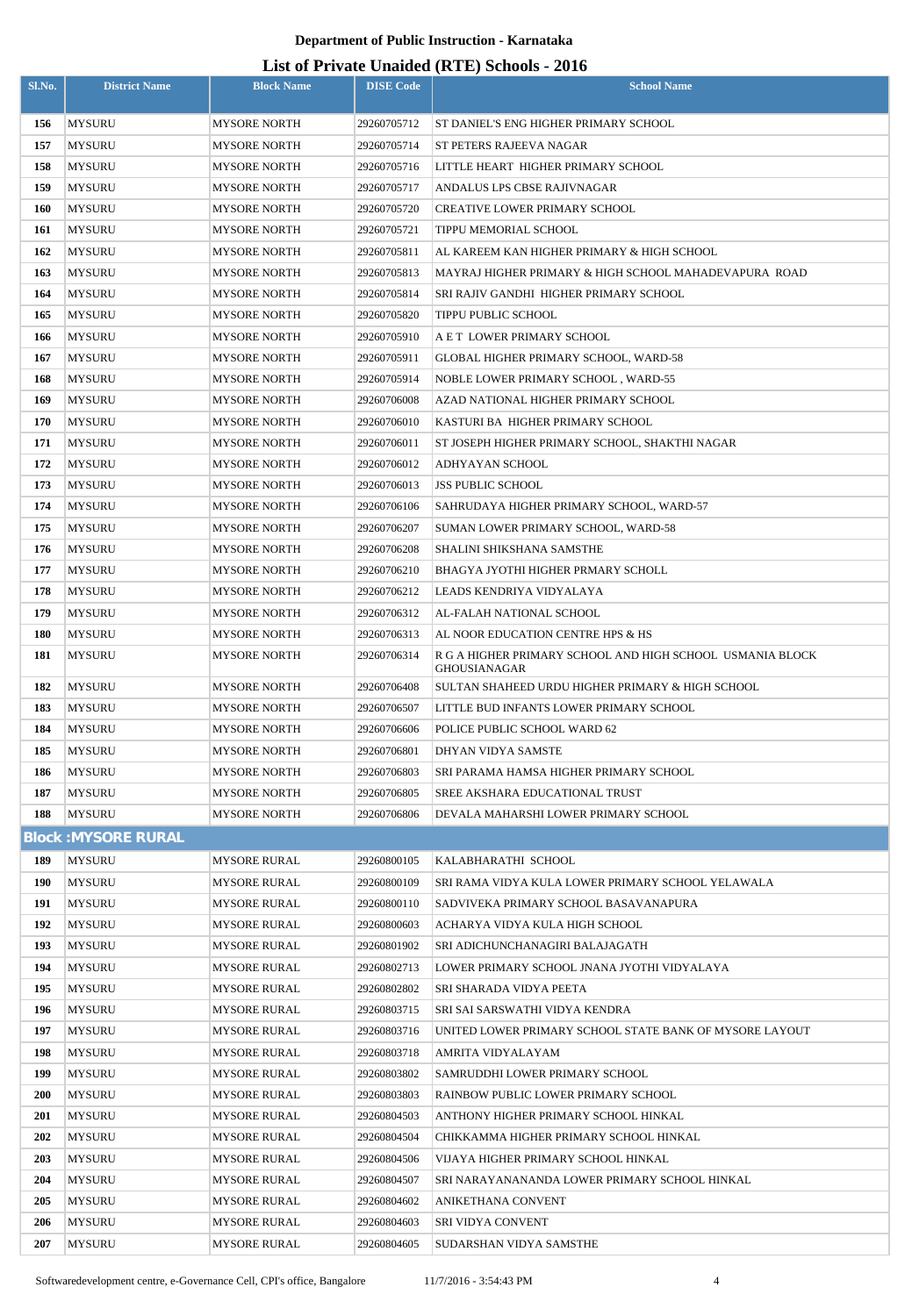| <b>MYSURU</b><br><b>MYSORE RURAL</b><br>29260804606<br>208<br>ROTRY MIDTOWN ACADEMY PRIMARY SCHOOL<br>209<br><b>MYSURU</b><br><b>MYSORE RURAL</b><br>29260804607<br>ST JOHN'S PRIMARY SCHOOL HOOTAGALLI<br>210<br>MYSURU<br>MYSORE RURAL<br>29260804609<br>EXCEL PUBLIC SCHOOL HOOTAGALLI<br>211<br><b>MYSURU</b><br>MYSORE RURAL<br>29260804611<br>SRI RAMAKRISHNA VIDYAKULA LOWER PRIMARY SCHOOL<br>212<br><b>MYSURU</b><br>MYSORE RURAL<br>29260804612<br>EAST WEST INTERNATIONAL SCHOOL<br>213<br><b>MYSURU</b><br><b>MYSORE RURAL</b><br>29260804614<br>SIRI VIDYALAYA HOOTAGALLI<br>214<br><b>MYSURU</b><br>VASAVI CONVENT<br>MYSORE RURAL<br>29260804702<br>215<br><b>MYSURU</b><br>MYSORE RURAL<br>29260804806<br>SVEI HIGHER PRIMARY SCHOOL BELAVADI<br>216<br><b>MYSURU</b><br>SRI VIVEKANANDA EDUCATION INSTITUTE PUBLIC SCHOOL (1-10)<br>MYSORE RURAL<br>29260804809<br>217<br><b>MYSURU</b><br>SAPTHSWARA HIGHER PRIMARY SCHOOL METAGALLI<br>MYSORE RURAL<br>29260805203<br>218<br><b>MYSURU</b><br>MYSORE RURAL<br>29260805207<br>BRILIANCE LOWER PRIMARY SCHOOL BELLURU MYLARAIAH SHREEKANTAIAH<br>NAGAR<br>219<br><b>MYSURU</b><br><b>MYSORE RURAL</b><br>29260805402<br>PAVAMAN VIDYANIKETHANA<br>220<br><b>MYSURU</b><br>MYSORE RURAL<br>29260805404<br>VIDYA VAHINI CONVENT<br>221<br><b>MYSURU</b><br>29260805702<br>MYSORE RURAL<br>ADARSHA ACADEMY<br>222<br><b>MYSURU</b><br>29260806006<br>MYSORE RURAL<br>SRI DODDATHAMMAIAH EDUCATIONAL TRUST (R)<br>223<br><b>MYSURU</b><br><b>MYSORE RURAL</b><br>29260806007<br>GOOD SHEPHERD LOWER PRIMARY SCHOOL<br>224<br><b>MYSURU</b><br>MYSORE RURAL<br>29260806202<br>EKADANTHA LOWER PRIMARY SCHOOL<br>225<br><b>MYSURU</b><br>MYSORE RURAL<br>29260806302<br>ANANDAMARGA LOWER PRIMARY SCHOOL<br>226<br><b>MYSURU</b><br>ABYUDAYA LOWER PRIMARY SCHOOL<br>MYSORE RURAL<br>29260806605<br>227<br><b>MYSURU</b><br>MYSORE RURAL<br>29260806702<br>SHREE SHARADA PRIMARY SCHOOL RAMMANAHALLI<br>228<br><b>MYSURU</b><br>MYSORE RURAL<br>29260807003<br>DEVALA MAHARSHI LOWER PRIMARY SCHOOL<br>229<br><b>MYSURU</b><br>KODAGU MODEL SCHOOL<br>MYSORE RURAL<br>29260807004<br>230<br><b>MYSURU</b><br>MYSORE RURAL<br>29260807102<br>BETHAL LOWER PRIMARY SCHOOL YARAGANAHALLI<br>231<br><b>MYSURU</b><br>29260807103<br>ST PAULS SCHOOL YARAGANA HALLI<br>MYSORE RURAL<br>232<br><b>MYSURU</b><br>MYSORE RURAL<br>29260807201<br>S.N.S CONVENT, ALANA HALLI<br>233<br><b>MYSURU</b><br><b>MYSORE RURAL</b><br>29260807202<br>SHAWATHA SEVA VIDYA SAMSTHE<br>234<br><b>MYSURU</b><br><b>MYSORE RURAL</b><br>29260807203<br>VIVEKU VIDYALAYA<br>235<br><b>MYSURU</b><br><b>MYSORE RURAL</b><br>29260807205<br>VIDYA VIKAS HS, ALANA HALLI<br><b>MYSURU</b><br>236<br><b>MYSORE RURAL</b><br>29260807402<br>BANASHANKARI VIDYA SAMSTHE<br>237<br><b>MYSURU</b><br><b>MYSORE RURAL</b><br>29260807403<br>ROTARY NORTH LOWER PRIMARY SCHOOL<br>238<br><b>MYSURU</b><br><b>MYSORE RURAL</b><br>29260807502<br>JNANA SAROVARA CENTRAL SCHOOL<br>239<br><b>MYSURU</b><br><b>MYSORE RURAL</b><br>29260807503<br>DELHI PUBLIC SCHOOL, MYSORE<br>240<br><b>MYSURU</b><br><b>MYSORE RURAL</b><br>29260807604<br>SRI TIRUMALA LOWER PRIMARY SCHOOL POLICE LAYOUT<br>241<br><b>MYSURU</b><br>29260808002<br>MYSORE RURAL<br>SRI GURU KRUPA HIGHER PRIMARY SCHOOL<br>242<br><b>MYSURU</b><br><b>MYSORE RURAL</b><br>29260808102<br>VAGBHARATHI VIDYA SAMSTHE<br>243<br><b>MYSURU</b><br><b>MYSORE RURAL</b><br>29260808802<br>SRI MAHADESHWARA VIDYA SAMSTHE<br>244<br>MYSURU<br>29260808803<br>MYSORE RURAL<br>SUMANA VIDYA SCHOOL MELLAHALLI<br>245<br><b>MYSURU</b><br><b>MYSORE RURAL</b><br>29260809205<br>CHAITHANYA SCHOOL OF EXCELLENCE, HAROHALLI<br>246<br>MYSURU<br><b>MYSORE RURAL</b><br>29260809302<br>BHODISATVA VIDYALAYA<br>247<br><b>MYSURU</b><br><b>MYSORE RURAL</b><br>29260809603<br><b>SUHASINI EDUCATION TRUST</b><br>248<br>MYSURU<br>MYSORE RURAL<br>29260810003<br>NETHRAVATHI CONVENT SIDDA RAMANA HUNDI<br>249<br><b>MYSURU</b><br><b>MYSORE RURAL</b><br>29260810602<br>ARUNODAYA HIGHER PRIMARY SCHOOL DEVALAPURA<br><b>250</b><br>MYSURU<br>MYSORE RURAL<br>29260811604<br>IMMANUAL LOWER PRIMARY SCHOOL<br>251<br><b>MYSURU</b><br><b>MYSORE RURAL</b><br>29260812402<br>ESHWAR VIDYALAYA CHORANAHALLI<br>252<br><b>MYSURU</b><br>MYSORE RURAL<br>29260812706<br>SRI BHRUHASPATHYACHARYA VIDYA SAMSTE SRIRAMPURA<br>253<br><b>MYSURU</b><br>MYSORE RURAL<br>29260812903<br>CHANAKYA VIDYALAYA<br>254<br>MYSURU<br><b>MYSORE RURAL</b><br>29260812906<br>MANIPAL SHARADA PUBLIC R T NAGAR<br>255<br><b>MYSURU</b><br><b>MYSORE RURAL</b><br>29260813102<br><b>SSET NATIONAL PUBLIC SCHOOL</b><br>256<br><b>MYSURU</b><br>MYSORE RURAL<br>29260813502<br>BENSONS INTERNATIONAL ACADEMY<br>257<br>MYSURU<br><b>MYSORE RURAL</b><br>29260813803<br>SHREE KANAKA VIDYA SAMSTE (R)<br>258<br>MYSURU<br><b>MYSORE RURAL</b><br>29260813902<br>ARIVU VIDYA SAMSTHE L BHUDI PALYA<br>259<br><b>MYSURU</b><br><b>MYSORE RURAL</b><br>29260814103<br>ANNAPOORNESWARI HIGHER PRIMARY SCHOOL<br><b>MYSURU</b><br>260<br><b>MYSORE RURAL</b><br>29260815102<br>MATHRUSHRI CONVENT | Sl.No. | <b>District Name</b> | <b>Block Name</b> | <b>DISE Code</b> | <b>School Name</b> |
|----------------------------------------------------------------------------------------------------------------------------------------------------------------------------------------------------------------------------------------------------------------------------------------------------------------------------------------------------------------------------------------------------------------------------------------------------------------------------------------------------------------------------------------------------------------------------------------------------------------------------------------------------------------------------------------------------------------------------------------------------------------------------------------------------------------------------------------------------------------------------------------------------------------------------------------------------------------------------------------------------------------------------------------------------------------------------------------------------------------------------------------------------------------------------------------------------------------------------------------------------------------------------------------------------------------------------------------------------------------------------------------------------------------------------------------------------------------------------------------------------------------------------------------------------------------------------------------------------------------------------------------------------------------------------------------------------------------------------------------------------------------------------------------------------------------------------------------------------------------------------------------------------------------------------------------------------------------------------------------------------------------------------------------------------------------------------------------------------------------------------------------------------------------------------------------------------------------------------------------------------------------------------------------------------------------------------------------------------------------------------------------------------------------------------------------------------------------------------------------------------------------------------------------------------------------------------------------------------------------------------------------------------------------------------------------------------------------------------------------------------------------------------------------------------------------------------------------------------------------------------------------------------------------------------------------------------------------------------------------------------------------------------------------------------------------------------------------------------------------------------------------------------------------------------------------------------------------------------------------------------------------------------------------------------------------------------------------------------------------------------------------------------------------------------------------------------------------------------------------------------------------------------------------------------------------------------------------------------------------------------------------------------------------------------------------------------------------------------------------------------------------------------------------------------------------------------------------------------------------------------------------------------------------------------------------------------------------------------------------------------------------------------------------------------------------------------------------------------------------------------------------------------------------------------------------------------------------------------------------------------------------------------------------------------------------------------------------------------------------------------------------------------------------------------------------------------------------------------------------------------------------------------------------------------------------------------------------------------------------------------------------------------------------------------------------------------------------------------------------------------------------------------------------------------------------------------------------------------------------------------------------------------------------------------------------------------------------------------------------------------------------------------------------------------------------------------------------------------------------------------------------------------------|--------|----------------------|-------------------|------------------|--------------------|
|                                                                                                                                                                                                                                                                                                                                                                                                                                                                                                                                                                                                                                                                                                                                                                                                                                                                                                                                                                                                                                                                                                                                                                                                                                                                                                                                                                                                                                                                                                                                                                                                                                                                                                                                                                                                                                                                                                                                                                                                                                                                                                                                                                                                                                                                                                                                                                                                                                                                                                                                                                                                                                                                                                                                                                                                                                                                                                                                                                                                                                                                                                                                                                                                                                                                                                                                                                                                                                                                                                                                                                                                                                                                                                                                                                                                                                                                                                                                                                                                                                                                                                                                                                                                                                                                                                                                                                                                                                                                                                                                                                                                                                                                                                                                                                                                                                                                                                                                                                                                                                                                                                                                                          |        |                      |                   |                  |                    |
|                                                                                                                                                                                                                                                                                                                                                                                                                                                                                                                                                                                                                                                                                                                                                                                                                                                                                                                                                                                                                                                                                                                                                                                                                                                                                                                                                                                                                                                                                                                                                                                                                                                                                                                                                                                                                                                                                                                                                                                                                                                                                                                                                                                                                                                                                                                                                                                                                                                                                                                                                                                                                                                                                                                                                                                                                                                                                                                                                                                                                                                                                                                                                                                                                                                                                                                                                                                                                                                                                                                                                                                                                                                                                                                                                                                                                                                                                                                                                                                                                                                                                                                                                                                                                                                                                                                                                                                                                                                                                                                                                                                                                                                                                                                                                                                                                                                                                                                                                                                                                                                                                                                                                          |        |                      |                   |                  |                    |
|                                                                                                                                                                                                                                                                                                                                                                                                                                                                                                                                                                                                                                                                                                                                                                                                                                                                                                                                                                                                                                                                                                                                                                                                                                                                                                                                                                                                                                                                                                                                                                                                                                                                                                                                                                                                                                                                                                                                                                                                                                                                                                                                                                                                                                                                                                                                                                                                                                                                                                                                                                                                                                                                                                                                                                                                                                                                                                                                                                                                                                                                                                                                                                                                                                                                                                                                                                                                                                                                                                                                                                                                                                                                                                                                                                                                                                                                                                                                                                                                                                                                                                                                                                                                                                                                                                                                                                                                                                                                                                                                                                                                                                                                                                                                                                                                                                                                                                                                                                                                                                                                                                                                                          |        |                      |                   |                  |                    |
|                                                                                                                                                                                                                                                                                                                                                                                                                                                                                                                                                                                                                                                                                                                                                                                                                                                                                                                                                                                                                                                                                                                                                                                                                                                                                                                                                                                                                                                                                                                                                                                                                                                                                                                                                                                                                                                                                                                                                                                                                                                                                                                                                                                                                                                                                                                                                                                                                                                                                                                                                                                                                                                                                                                                                                                                                                                                                                                                                                                                                                                                                                                                                                                                                                                                                                                                                                                                                                                                                                                                                                                                                                                                                                                                                                                                                                                                                                                                                                                                                                                                                                                                                                                                                                                                                                                                                                                                                                                                                                                                                                                                                                                                                                                                                                                                                                                                                                                                                                                                                                                                                                                                                          |        |                      |                   |                  |                    |
|                                                                                                                                                                                                                                                                                                                                                                                                                                                                                                                                                                                                                                                                                                                                                                                                                                                                                                                                                                                                                                                                                                                                                                                                                                                                                                                                                                                                                                                                                                                                                                                                                                                                                                                                                                                                                                                                                                                                                                                                                                                                                                                                                                                                                                                                                                                                                                                                                                                                                                                                                                                                                                                                                                                                                                                                                                                                                                                                                                                                                                                                                                                                                                                                                                                                                                                                                                                                                                                                                                                                                                                                                                                                                                                                                                                                                                                                                                                                                                                                                                                                                                                                                                                                                                                                                                                                                                                                                                                                                                                                                                                                                                                                                                                                                                                                                                                                                                                                                                                                                                                                                                                                                          |        |                      |                   |                  |                    |
|                                                                                                                                                                                                                                                                                                                                                                                                                                                                                                                                                                                                                                                                                                                                                                                                                                                                                                                                                                                                                                                                                                                                                                                                                                                                                                                                                                                                                                                                                                                                                                                                                                                                                                                                                                                                                                                                                                                                                                                                                                                                                                                                                                                                                                                                                                                                                                                                                                                                                                                                                                                                                                                                                                                                                                                                                                                                                                                                                                                                                                                                                                                                                                                                                                                                                                                                                                                                                                                                                                                                                                                                                                                                                                                                                                                                                                                                                                                                                                                                                                                                                                                                                                                                                                                                                                                                                                                                                                                                                                                                                                                                                                                                                                                                                                                                                                                                                                                                                                                                                                                                                                                                                          |        |                      |                   |                  |                    |
|                                                                                                                                                                                                                                                                                                                                                                                                                                                                                                                                                                                                                                                                                                                                                                                                                                                                                                                                                                                                                                                                                                                                                                                                                                                                                                                                                                                                                                                                                                                                                                                                                                                                                                                                                                                                                                                                                                                                                                                                                                                                                                                                                                                                                                                                                                                                                                                                                                                                                                                                                                                                                                                                                                                                                                                                                                                                                                                                                                                                                                                                                                                                                                                                                                                                                                                                                                                                                                                                                                                                                                                                                                                                                                                                                                                                                                                                                                                                                                                                                                                                                                                                                                                                                                                                                                                                                                                                                                                                                                                                                                                                                                                                                                                                                                                                                                                                                                                                                                                                                                                                                                                                                          |        |                      |                   |                  |                    |
|                                                                                                                                                                                                                                                                                                                                                                                                                                                                                                                                                                                                                                                                                                                                                                                                                                                                                                                                                                                                                                                                                                                                                                                                                                                                                                                                                                                                                                                                                                                                                                                                                                                                                                                                                                                                                                                                                                                                                                                                                                                                                                                                                                                                                                                                                                                                                                                                                                                                                                                                                                                                                                                                                                                                                                                                                                                                                                                                                                                                                                                                                                                                                                                                                                                                                                                                                                                                                                                                                                                                                                                                                                                                                                                                                                                                                                                                                                                                                                                                                                                                                                                                                                                                                                                                                                                                                                                                                                                                                                                                                                                                                                                                                                                                                                                                                                                                                                                                                                                                                                                                                                                                                          |        |                      |                   |                  |                    |
|                                                                                                                                                                                                                                                                                                                                                                                                                                                                                                                                                                                                                                                                                                                                                                                                                                                                                                                                                                                                                                                                                                                                                                                                                                                                                                                                                                                                                                                                                                                                                                                                                                                                                                                                                                                                                                                                                                                                                                                                                                                                                                                                                                                                                                                                                                                                                                                                                                                                                                                                                                                                                                                                                                                                                                                                                                                                                                                                                                                                                                                                                                                                                                                                                                                                                                                                                                                                                                                                                                                                                                                                                                                                                                                                                                                                                                                                                                                                                                                                                                                                                                                                                                                                                                                                                                                                                                                                                                                                                                                                                                                                                                                                                                                                                                                                                                                                                                                                                                                                                                                                                                                                                          |        |                      |                   |                  |                    |
|                                                                                                                                                                                                                                                                                                                                                                                                                                                                                                                                                                                                                                                                                                                                                                                                                                                                                                                                                                                                                                                                                                                                                                                                                                                                                                                                                                                                                                                                                                                                                                                                                                                                                                                                                                                                                                                                                                                                                                                                                                                                                                                                                                                                                                                                                                                                                                                                                                                                                                                                                                                                                                                                                                                                                                                                                                                                                                                                                                                                                                                                                                                                                                                                                                                                                                                                                                                                                                                                                                                                                                                                                                                                                                                                                                                                                                                                                                                                                                                                                                                                                                                                                                                                                                                                                                                                                                                                                                                                                                                                                                                                                                                                                                                                                                                                                                                                                                                                                                                                                                                                                                                                                          |        |                      |                   |                  |                    |
|                                                                                                                                                                                                                                                                                                                                                                                                                                                                                                                                                                                                                                                                                                                                                                                                                                                                                                                                                                                                                                                                                                                                                                                                                                                                                                                                                                                                                                                                                                                                                                                                                                                                                                                                                                                                                                                                                                                                                                                                                                                                                                                                                                                                                                                                                                                                                                                                                                                                                                                                                                                                                                                                                                                                                                                                                                                                                                                                                                                                                                                                                                                                                                                                                                                                                                                                                                                                                                                                                                                                                                                                                                                                                                                                                                                                                                                                                                                                                                                                                                                                                                                                                                                                                                                                                                                                                                                                                                                                                                                                                                                                                                                                                                                                                                                                                                                                                                                                                                                                                                                                                                                                                          |        |                      |                   |                  |                    |
|                                                                                                                                                                                                                                                                                                                                                                                                                                                                                                                                                                                                                                                                                                                                                                                                                                                                                                                                                                                                                                                                                                                                                                                                                                                                                                                                                                                                                                                                                                                                                                                                                                                                                                                                                                                                                                                                                                                                                                                                                                                                                                                                                                                                                                                                                                                                                                                                                                                                                                                                                                                                                                                                                                                                                                                                                                                                                                                                                                                                                                                                                                                                                                                                                                                                                                                                                                                                                                                                                                                                                                                                                                                                                                                                                                                                                                                                                                                                                                                                                                                                                                                                                                                                                                                                                                                                                                                                                                                                                                                                                                                                                                                                                                                                                                                                                                                                                                                                                                                                                                                                                                                                                          |        |                      |                   |                  |                    |
|                                                                                                                                                                                                                                                                                                                                                                                                                                                                                                                                                                                                                                                                                                                                                                                                                                                                                                                                                                                                                                                                                                                                                                                                                                                                                                                                                                                                                                                                                                                                                                                                                                                                                                                                                                                                                                                                                                                                                                                                                                                                                                                                                                                                                                                                                                                                                                                                                                                                                                                                                                                                                                                                                                                                                                                                                                                                                                                                                                                                                                                                                                                                                                                                                                                                                                                                                                                                                                                                                                                                                                                                                                                                                                                                                                                                                                                                                                                                                                                                                                                                                                                                                                                                                                                                                                                                                                                                                                                                                                                                                                                                                                                                                                                                                                                                                                                                                                                                                                                                                                                                                                                                                          |        |                      |                   |                  |                    |
|                                                                                                                                                                                                                                                                                                                                                                                                                                                                                                                                                                                                                                                                                                                                                                                                                                                                                                                                                                                                                                                                                                                                                                                                                                                                                                                                                                                                                                                                                                                                                                                                                                                                                                                                                                                                                                                                                                                                                                                                                                                                                                                                                                                                                                                                                                                                                                                                                                                                                                                                                                                                                                                                                                                                                                                                                                                                                                                                                                                                                                                                                                                                                                                                                                                                                                                                                                                                                                                                                                                                                                                                                                                                                                                                                                                                                                                                                                                                                                                                                                                                                                                                                                                                                                                                                                                                                                                                                                                                                                                                                                                                                                                                                                                                                                                                                                                                                                                                                                                                                                                                                                                                                          |        |                      |                   |                  |                    |
|                                                                                                                                                                                                                                                                                                                                                                                                                                                                                                                                                                                                                                                                                                                                                                                                                                                                                                                                                                                                                                                                                                                                                                                                                                                                                                                                                                                                                                                                                                                                                                                                                                                                                                                                                                                                                                                                                                                                                                                                                                                                                                                                                                                                                                                                                                                                                                                                                                                                                                                                                                                                                                                                                                                                                                                                                                                                                                                                                                                                                                                                                                                                                                                                                                                                                                                                                                                                                                                                                                                                                                                                                                                                                                                                                                                                                                                                                                                                                                                                                                                                                                                                                                                                                                                                                                                                                                                                                                                                                                                                                                                                                                                                                                                                                                                                                                                                                                                                                                                                                                                                                                                                                          |        |                      |                   |                  |                    |
|                                                                                                                                                                                                                                                                                                                                                                                                                                                                                                                                                                                                                                                                                                                                                                                                                                                                                                                                                                                                                                                                                                                                                                                                                                                                                                                                                                                                                                                                                                                                                                                                                                                                                                                                                                                                                                                                                                                                                                                                                                                                                                                                                                                                                                                                                                                                                                                                                                                                                                                                                                                                                                                                                                                                                                                                                                                                                                                                                                                                                                                                                                                                                                                                                                                                                                                                                                                                                                                                                                                                                                                                                                                                                                                                                                                                                                                                                                                                                                                                                                                                                                                                                                                                                                                                                                                                                                                                                                                                                                                                                                                                                                                                                                                                                                                                                                                                                                                                                                                                                                                                                                                                                          |        |                      |                   |                  |                    |
|                                                                                                                                                                                                                                                                                                                                                                                                                                                                                                                                                                                                                                                                                                                                                                                                                                                                                                                                                                                                                                                                                                                                                                                                                                                                                                                                                                                                                                                                                                                                                                                                                                                                                                                                                                                                                                                                                                                                                                                                                                                                                                                                                                                                                                                                                                                                                                                                                                                                                                                                                                                                                                                                                                                                                                                                                                                                                                                                                                                                                                                                                                                                                                                                                                                                                                                                                                                                                                                                                                                                                                                                                                                                                                                                                                                                                                                                                                                                                                                                                                                                                                                                                                                                                                                                                                                                                                                                                                                                                                                                                                                                                                                                                                                                                                                                                                                                                                                                                                                                                                                                                                                                                          |        |                      |                   |                  |                    |
|                                                                                                                                                                                                                                                                                                                                                                                                                                                                                                                                                                                                                                                                                                                                                                                                                                                                                                                                                                                                                                                                                                                                                                                                                                                                                                                                                                                                                                                                                                                                                                                                                                                                                                                                                                                                                                                                                                                                                                                                                                                                                                                                                                                                                                                                                                                                                                                                                                                                                                                                                                                                                                                                                                                                                                                                                                                                                                                                                                                                                                                                                                                                                                                                                                                                                                                                                                                                                                                                                                                                                                                                                                                                                                                                                                                                                                                                                                                                                                                                                                                                                                                                                                                                                                                                                                                                                                                                                                                                                                                                                                                                                                                                                                                                                                                                                                                                                                                                                                                                                                                                                                                                                          |        |                      |                   |                  |                    |
|                                                                                                                                                                                                                                                                                                                                                                                                                                                                                                                                                                                                                                                                                                                                                                                                                                                                                                                                                                                                                                                                                                                                                                                                                                                                                                                                                                                                                                                                                                                                                                                                                                                                                                                                                                                                                                                                                                                                                                                                                                                                                                                                                                                                                                                                                                                                                                                                                                                                                                                                                                                                                                                                                                                                                                                                                                                                                                                                                                                                                                                                                                                                                                                                                                                                                                                                                                                                                                                                                                                                                                                                                                                                                                                                                                                                                                                                                                                                                                                                                                                                                                                                                                                                                                                                                                                                                                                                                                                                                                                                                                                                                                                                                                                                                                                                                                                                                                                                                                                                                                                                                                                                                          |        |                      |                   |                  |                    |
|                                                                                                                                                                                                                                                                                                                                                                                                                                                                                                                                                                                                                                                                                                                                                                                                                                                                                                                                                                                                                                                                                                                                                                                                                                                                                                                                                                                                                                                                                                                                                                                                                                                                                                                                                                                                                                                                                                                                                                                                                                                                                                                                                                                                                                                                                                                                                                                                                                                                                                                                                                                                                                                                                                                                                                                                                                                                                                                                                                                                                                                                                                                                                                                                                                                                                                                                                                                                                                                                                                                                                                                                                                                                                                                                                                                                                                                                                                                                                                                                                                                                                                                                                                                                                                                                                                                                                                                                                                                                                                                                                                                                                                                                                                                                                                                                                                                                                                                                                                                                                                                                                                                                                          |        |                      |                   |                  |                    |
|                                                                                                                                                                                                                                                                                                                                                                                                                                                                                                                                                                                                                                                                                                                                                                                                                                                                                                                                                                                                                                                                                                                                                                                                                                                                                                                                                                                                                                                                                                                                                                                                                                                                                                                                                                                                                                                                                                                                                                                                                                                                                                                                                                                                                                                                                                                                                                                                                                                                                                                                                                                                                                                                                                                                                                                                                                                                                                                                                                                                                                                                                                                                                                                                                                                                                                                                                                                                                                                                                                                                                                                                                                                                                                                                                                                                                                                                                                                                                                                                                                                                                                                                                                                                                                                                                                                                                                                                                                                                                                                                                                                                                                                                                                                                                                                                                                                                                                                                                                                                                                                                                                                                                          |        |                      |                   |                  |                    |
|                                                                                                                                                                                                                                                                                                                                                                                                                                                                                                                                                                                                                                                                                                                                                                                                                                                                                                                                                                                                                                                                                                                                                                                                                                                                                                                                                                                                                                                                                                                                                                                                                                                                                                                                                                                                                                                                                                                                                                                                                                                                                                                                                                                                                                                                                                                                                                                                                                                                                                                                                                                                                                                                                                                                                                                                                                                                                                                                                                                                                                                                                                                                                                                                                                                                                                                                                                                                                                                                                                                                                                                                                                                                                                                                                                                                                                                                                                                                                                                                                                                                                                                                                                                                                                                                                                                                                                                                                                                                                                                                                                                                                                                                                                                                                                                                                                                                                                                                                                                                                                                                                                                                                          |        |                      |                   |                  |                    |
|                                                                                                                                                                                                                                                                                                                                                                                                                                                                                                                                                                                                                                                                                                                                                                                                                                                                                                                                                                                                                                                                                                                                                                                                                                                                                                                                                                                                                                                                                                                                                                                                                                                                                                                                                                                                                                                                                                                                                                                                                                                                                                                                                                                                                                                                                                                                                                                                                                                                                                                                                                                                                                                                                                                                                                                                                                                                                                                                                                                                                                                                                                                                                                                                                                                                                                                                                                                                                                                                                                                                                                                                                                                                                                                                                                                                                                                                                                                                                                                                                                                                                                                                                                                                                                                                                                                                                                                                                                                                                                                                                                                                                                                                                                                                                                                                                                                                                                                                                                                                                                                                                                                                                          |        |                      |                   |                  |                    |
|                                                                                                                                                                                                                                                                                                                                                                                                                                                                                                                                                                                                                                                                                                                                                                                                                                                                                                                                                                                                                                                                                                                                                                                                                                                                                                                                                                                                                                                                                                                                                                                                                                                                                                                                                                                                                                                                                                                                                                                                                                                                                                                                                                                                                                                                                                                                                                                                                                                                                                                                                                                                                                                                                                                                                                                                                                                                                                                                                                                                                                                                                                                                                                                                                                                                                                                                                                                                                                                                                                                                                                                                                                                                                                                                                                                                                                                                                                                                                                                                                                                                                                                                                                                                                                                                                                                                                                                                                                                                                                                                                                                                                                                                                                                                                                                                                                                                                                                                                                                                                                                                                                                                                          |        |                      |                   |                  |                    |
|                                                                                                                                                                                                                                                                                                                                                                                                                                                                                                                                                                                                                                                                                                                                                                                                                                                                                                                                                                                                                                                                                                                                                                                                                                                                                                                                                                                                                                                                                                                                                                                                                                                                                                                                                                                                                                                                                                                                                                                                                                                                                                                                                                                                                                                                                                                                                                                                                                                                                                                                                                                                                                                                                                                                                                                                                                                                                                                                                                                                                                                                                                                                                                                                                                                                                                                                                                                                                                                                                                                                                                                                                                                                                                                                                                                                                                                                                                                                                                                                                                                                                                                                                                                                                                                                                                                                                                                                                                                                                                                                                                                                                                                                                                                                                                                                                                                                                                                                                                                                                                                                                                                                                          |        |                      |                   |                  |                    |
|                                                                                                                                                                                                                                                                                                                                                                                                                                                                                                                                                                                                                                                                                                                                                                                                                                                                                                                                                                                                                                                                                                                                                                                                                                                                                                                                                                                                                                                                                                                                                                                                                                                                                                                                                                                                                                                                                                                                                                                                                                                                                                                                                                                                                                                                                                                                                                                                                                                                                                                                                                                                                                                                                                                                                                                                                                                                                                                                                                                                                                                                                                                                                                                                                                                                                                                                                                                                                                                                                                                                                                                                                                                                                                                                                                                                                                                                                                                                                                                                                                                                                                                                                                                                                                                                                                                                                                                                                                                                                                                                                                                                                                                                                                                                                                                                                                                                                                                                                                                                                                                                                                                                                          |        |                      |                   |                  |                    |
|                                                                                                                                                                                                                                                                                                                                                                                                                                                                                                                                                                                                                                                                                                                                                                                                                                                                                                                                                                                                                                                                                                                                                                                                                                                                                                                                                                                                                                                                                                                                                                                                                                                                                                                                                                                                                                                                                                                                                                                                                                                                                                                                                                                                                                                                                                                                                                                                                                                                                                                                                                                                                                                                                                                                                                                                                                                                                                                                                                                                                                                                                                                                                                                                                                                                                                                                                                                                                                                                                                                                                                                                                                                                                                                                                                                                                                                                                                                                                                                                                                                                                                                                                                                                                                                                                                                                                                                                                                                                                                                                                                                                                                                                                                                                                                                                                                                                                                                                                                                                                                                                                                                                                          |        |                      |                   |                  |                    |
|                                                                                                                                                                                                                                                                                                                                                                                                                                                                                                                                                                                                                                                                                                                                                                                                                                                                                                                                                                                                                                                                                                                                                                                                                                                                                                                                                                                                                                                                                                                                                                                                                                                                                                                                                                                                                                                                                                                                                                                                                                                                                                                                                                                                                                                                                                                                                                                                                                                                                                                                                                                                                                                                                                                                                                                                                                                                                                                                                                                                                                                                                                                                                                                                                                                                                                                                                                                                                                                                                                                                                                                                                                                                                                                                                                                                                                                                                                                                                                                                                                                                                                                                                                                                                                                                                                                                                                                                                                                                                                                                                                                                                                                                                                                                                                                                                                                                                                                                                                                                                                                                                                                                                          |        |                      |                   |                  |                    |
|                                                                                                                                                                                                                                                                                                                                                                                                                                                                                                                                                                                                                                                                                                                                                                                                                                                                                                                                                                                                                                                                                                                                                                                                                                                                                                                                                                                                                                                                                                                                                                                                                                                                                                                                                                                                                                                                                                                                                                                                                                                                                                                                                                                                                                                                                                                                                                                                                                                                                                                                                                                                                                                                                                                                                                                                                                                                                                                                                                                                                                                                                                                                                                                                                                                                                                                                                                                                                                                                                                                                                                                                                                                                                                                                                                                                                                                                                                                                                                                                                                                                                                                                                                                                                                                                                                                                                                                                                                                                                                                                                                                                                                                                                                                                                                                                                                                                                                                                                                                                                                                                                                                                                          |        |                      |                   |                  |                    |
|                                                                                                                                                                                                                                                                                                                                                                                                                                                                                                                                                                                                                                                                                                                                                                                                                                                                                                                                                                                                                                                                                                                                                                                                                                                                                                                                                                                                                                                                                                                                                                                                                                                                                                                                                                                                                                                                                                                                                                                                                                                                                                                                                                                                                                                                                                                                                                                                                                                                                                                                                                                                                                                                                                                                                                                                                                                                                                                                                                                                                                                                                                                                                                                                                                                                                                                                                                                                                                                                                                                                                                                                                                                                                                                                                                                                                                                                                                                                                                                                                                                                                                                                                                                                                                                                                                                                                                                                                                                                                                                                                                                                                                                                                                                                                                                                                                                                                                                                                                                                                                                                                                                                                          |        |                      |                   |                  |                    |
|                                                                                                                                                                                                                                                                                                                                                                                                                                                                                                                                                                                                                                                                                                                                                                                                                                                                                                                                                                                                                                                                                                                                                                                                                                                                                                                                                                                                                                                                                                                                                                                                                                                                                                                                                                                                                                                                                                                                                                                                                                                                                                                                                                                                                                                                                                                                                                                                                                                                                                                                                                                                                                                                                                                                                                                                                                                                                                                                                                                                                                                                                                                                                                                                                                                                                                                                                                                                                                                                                                                                                                                                                                                                                                                                                                                                                                                                                                                                                                                                                                                                                                                                                                                                                                                                                                                                                                                                                                                                                                                                                                                                                                                                                                                                                                                                                                                                                                                                                                                                                                                                                                                                                          |        |                      |                   |                  |                    |
|                                                                                                                                                                                                                                                                                                                                                                                                                                                                                                                                                                                                                                                                                                                                                                                                                                                                                                                                                                                                                                                                                                                                                                                                                                                                                                                                                                                                                                                                                                                                                                                                                                                                                                                                                                                                                                                                                                                                                                                                                                                                                                                                                                                                                                                                                                                                                                                                                                                                                                                                                                                                                                                                                                                                                                                                                                                                                                                                                                                                                                                                                                                                                                                                                                                                                                                                                                                                                                                                                                                                                                                                                                                                                                                                                                                                                                                                                                                                                                                                                                                                                                                                                                                                                                                                                                                                                                                                                                                                                                                                                                                                                                                                                                                                                                                                                                                                                                                                                                                                                                                                                                                                                          |        |                      |                   |                  |                    |
|                                                                                                                                                                                                                                                                                                                                                                                                                                                                                                                                                                                                                                                                                                                                                                                                                                                                                                                                                                                                                                                                                                                                                                                                                                                                                                                                                                                                                                                                                                                                                                                                                                                                                                                                                                                                                                                                                                                                                                                                                                                                                                                                                                                                                                                                                                                                                                                                                                                                                                                                                                                                                                                                                                                                                                                                                                                                                                                                                                                                                                                                                                                                                                                                                                                                                                                                                                                                                                                                                                                                                                                                                                                                                                                                                                                                                                                                                                                                                                                                                                                                                                                                                                                                                                                                                                                                                                                                                                                                                                                                                                                                                                                                                                                                                                                                                                                                                                                                                                                                                                                                                                                                                          |        |                      |                   |                  |                    |
|                                                                                                                                                                                                                                                                                                                                                                                                                                                                                                                                                                                                                                                                                                                                                                                                                                                                                                                                                                                                                                                                                                                                                                                                                                                                                                                                                                                                                                                                                                                                                                                                                                                                                                                                                                                                                                                                                                                                                                                                                                                                                                                                                                                                                                                                                                                                                                                                                                                                                                                                                                                                                                                                                                                                                                                                                                                                                                                                                                                                                                                                                                                                                                                                                                                                                                                                                                                                                                                                                                                                                                                                                                                                                                                                                                                                                                                                                                                                                                                                                                                                                                                                                                                                                                                                                                                                                                                                                                                                                                                                                                                                                                                                                                                                                                                                                                                                                                                                                                                                                                                                                                                                                          |        |                      |                   |                  |                    |
|                                                                                                                                                                                                                                                                                                                                                                                                                                                                                                                                                                                                                                                                                                                                                                                                                                                                                                                                                                                                                                                                                                                                                                                                                                                                                                                                                                                                                                                                                                                                                                                                                                                                                                                                                                                                                                                                                                                                                                                                                                                                                                                                                                                                                                                                                                                                                                                                                                                                                                                                                                                                                                                                                                                                                                                                                                                                                                                                                                                                                                                                                                                                                                                                                                                                                                                                                                                                                                                                                                                                                                                                                                                                                                                                                                                                                                                                                                                                                                                                                                                                                                                                                                                                                                                                                                                                                                                                                                                                                                                                                                                                                                                                                                                                                                                                                                                                                                                                                                                                                                                                                                                                                          |        |                      |                   |                  |                    |
|                                                                                                                                                                                                                                                                                                                                                                                                                                                                                                                                                                                                                                                                                                                                                                                                                                                                                                                                                                                                                                                                                                                                                                                                                                                                                                                                                                                                                                                                                                                                                                                                                                                                                                                                                                                                                                                                                                                                                                                                                                                                                                                                                                                                                                                                                                                                                                                                                                                                                                                                                                                                                                                                                                                                                                                                                                                                                                                                                                                                                                                                                                                                                                                                                                                                                                                                                                                                                                                                                                                                                                                                                                                                                                                                                                                                                                                                                                                                                                                                                                                                                                                                                                                                                                                                                                                                                                                                                                                                                                                                                                                                                                                                                                                                                                                                                                                                                                                                                                                                                                                                                                                                                          |        |                      |                   |                  |                    |
|                                                                                                                                                                                                                                                                                                                                                                                                                                                                                                                                                                                                                                                                                                                                                                                                                                                                                                                                                                                                                                                                                                                                                                                                                                                                                                                                                                                                                                                                                                                                                                                                                                                                                                                                                                                                                                                                                                                                                                                                                                                                                                                                                                                                                                                                                                                                                                                                                                                                                                                                                                                                                                                                                                                                                                                                                                                                                                                                                                                                                                                                                                                                                                                                                                                                                                                                                                                                                                                                                                                                                                                                                                                                                                                                                                                                                                                                                                                                                                                                                                                                                                                                                                                                                                                                                                                                                                                                                                                                                                                                                                                                                                                                                                                                                                                                                                                                                                                                                                                                                                                                                                                                                          |        |                      |                   |                  |                    |
|                                                                                                                                                                                                                                                                                                                                                                                                                                                                                                                                                                                                                                                                                                                                                                                                                                                                                                                                                                                                                                                                                                                                                                                                                                                                                                                                                                                                                                                                                                                                                                                                                                                                                                                                                                                                                                                                                                                                                                                                                                                                                                                                                                                                                                                                                                                                                                                                                                                                                                                                                                                                                                                                                                                                                                                                                                                                                                                                                                                                                                                                                                                                                                                                                                                                                                                                                                                                                                                                                                                                                                                                                                                                                                                                                                                                                                                                                                                                                                                                                                                                                                                                                                                                                                                                                                                                                                                                                                                                                                                                                                                                                                                                                                                                                                                                                                                                                                                                                                                                                                                                                                                                                          |        |                      |                   |                  |                    |
|                                                                                                                                                                                                                                                                                                                                                                                                                                                                                                                                                                                                                                                                                                                                                                                                                                                                                                                                                                                                                                                                                                                                                                                                                                                                                                                                                                                                                                                                                                                                                                                                                                                                                                                                                                                                                                                                                                                                                                                                                                                                                                                                                                                                                                                                                                                                                                                                                                                                                                                                                                                                                                                                                                                                                                                                                                                                                                                                                                                                                                                                                                                                                                                                                                                                                                                                                                                                                                                                                                                                                                                                                                                                                                                                                                                                                                                                                                                                                                                                                                                                                                                                                                                                                                                                                                                                                                                                                                                                                                                                                                                                                                                                                                                                                                                                                                                                                                                                                                                                                                                                                                                                                          |        |                      |                   |                  |                    |
|                                                                                                                                                                                                                                                                                                                                                                                                                                                                                                                                                                                                                                                                                                                                                                                                                                                                                                                                                                                                                                                                                                                                                                                                                                                                                                                                                                                                                                                                                                                                                                                                                                                                                                                                                                                                                                                                                                                                                                                                                                                                                                                                                                                                                                                                                                                                                                                                                                                                                                                                                                                                                                                                                                                                                                                                                                                                                                                                                                                                                                                                                                                                                                                                                                                                                                                                                                                                                                                                                                                                                                                                                                                                                                                                                                                                                                                                                                                                                                                                                                                                                                                                                                                                                                                                                                                                                                                                                                                                                                                                                                                                                                                                                                                                                                                                                                                                                                                                                                                                                                                                                                                                                          |        |                      |                   |                  |                    |
|                                                                                                                                                                                                                                                                                                                                                                                                                                                                                                                                                                                                                                                                                                                                                                                                                                                                                                                                                                                                                                                                                                                                                                                                                                                                                                                                                                                                                                                                                                                                                                                                                                                                                                                                                                                                                                                                                                                                                                                                                                                                                                                                                                                                                                                                                                                                                                                                                                                                                                                                                                                                                                                                                                                                                                                                                                                                                                                                                                                                                                                                                                                                                                                                                                                                                                                                                                                                                                                                                                                                                                                                                                                                                                                                                                                                                                                                                                                                                                                                                                                                                                                                                                                                                                                                                                                                                                                                                                                                                                                                                                                                                                                                                                                                                                                                                                                                                                                                                                                                                                                                                                                                                          |        |                      |                   |                  |                    |
|                                                                                                                                                                                                                                                                                                                                                                                                                                                                                                                                                                                                                                                                                                                                                                                                                                                                                                                                                                                                                                                                                                                                                                                                                                                                                                                                                                                                                                                                                                                                                                                                                                                                                                                                                                                                                                                                                                                                                                                                                                                                                                                                                                                                                                                                                                                                                                                                                                                                                                                                                                                                                                                                                                                                                                                                                                                                                                                                                                                                                                                                                                                                                                                                                                                                                                                                                                                                                                                                                                                                                                                                                                                                                                                                                                                                                                                                                                                                                                                                                                                                                                                                                                                                                                                                                                                                                                                                                                                                                                                                                                                                                                                                                                                                                                                                                                                                                                                                                                                                                                                                                                                                                          |        |                      |                   |                  |                    |
|                                                                                                                                                                                                                                                                                                                                                                                                                                                                                                                                                                                                                                                                                                                                                                                                                                                                                                                                                                                                                                                                                                                                                                                                                                                                                                                                                                                                                                                                                                                                                                                                                                                                                                                                                                                                                                                                                                                                                                                                                                                                                                                                                                                                                                                                                                                                                                                                                                                                                                                                                                                                                                                                                                                                                                                                                                                                                                                                                                                                                                                                                                                                                                                                                                                                                                                                                                                                                                                                                                                                                                                                                                                                                                                                                                                                                                                                                                                                                                                                                                                                                                                                                                                                                                                                                                                                                                                                                                                                                                                                                                                                                                                                                                                                                                                                                                                                                                                                                                                                                                                                                                                                                          |        |                      |                   |                  |                    |
|                                                                                                                                                                                                                                                                                                                                                                                                                                                                                                                                                                                                                                                                                                                                                                                                                                                                                                                                                                                                                                                                                                                                                                                                                                                                                                                                                                                                                                                                                                                                                                                                                                                                                                                                                                                                                                                                                                                                                                                                                                                                                                                                                                                                                                                                                                                                                                                                                                                                                                                                                                                                                                                                                                                                                                                                                                                                                                                                                                                                                                                                                                                                                                                                                                                                                                                                                                                                                                                                                                                                                                                                                                                                                                                                                                                                                                                                                                                                                                                                                                                                                                                                                                                                                                                                                                                                                                                                                                                                                                                                                                                                                                                                                                                                                                                                                                                                                                                                                                                                                                                                                                                                                          |        |                      |                   |                  |                    |
|                                                                                                                                                                                                                                                                                                                                                                                                                                                                                                                                                                                                                                                                                                                                                                                                                                                                                                                                                                                                                                                                                                                                                                                                                                                                                                                                                                                                                                                                                                                                                                                                                                                                                                                                                                                                                                                                                                                                                                                                                                                                                                                                                                                                                                                                                                                                                                                                                                                                                                                                                                                                                                                                                                                                                                                                                                                                                                                                                                                                                                                                                                                                                                                                                                                                                                                                                                                                                                                                                                                                                                                                                                                                                                                                                                                                                                                                                                                                                                                                                                                                                                                                                                                                                                                                                                                                                                                                                                                                                                                                                                                                                                                                                                                                                                                                                                                                                                                                                                                                                                                                                                                                                          |        |                      |                   |                  |                    |
|                                                                                                                                                                                                                                                                                                                                                                                                                                                                                                                                                                                                                                                                                                                                                                                                                                                                                                                                                                                                                                                                                                                                                                                                                                                                                                                                                                                                                                                                                                                                                                                                                                                                                                                                                                                                                                                                                                                                                                                                                                                                                                                                                                                                                                                                                                                                                                                                                                                                                                                                                                                                                                                                                                                                                                                                                                                                                                                                                                                                                                                                                                                                                                                                                                                                                                                                                                                                                                                                                                                                                                                                                                                                                                                                                                                                                                                                                                                                                                                                                                                                                                                                                                                                                                                                                                                                                                                                                                                                                                                                                                                                                                                                                                                                                                                                                                                                                                                                                                                                                                                                                                                                                          |        |                      |                   |                  |                    |
|                                                                                                                                                                                                                                                                                                                                                                                                                                                                                                                                                                                                                                                                                                                                                                                                                                                                                                                                                                                                                                                                                                                                                                                                                                                                                                                                                                                                                                                                                                                                                                                                                                                                                                                                                                                                                                                                                                                                                                                                                                                                                                                                                                                                                                                                                                                                                                                                                                                                                                                                                                                                                                                                                                                                                                                                                                                                                                                                                                                                                                                                                                                                                                                                                                                                                                                                                                                                                                                                                                                                                                                                                                                                                                                                                                                                                                                                                                                                                                                                                                                                                                                                                                                                                                                                                                                                                                                                                                                                                                                                                                                                                                                                                                                                                                                                                                                                                                                                                                                                                                                                                                                                                          |        |                      |                   |                  |                    |
|                                                                                                                                                                                                                                                                                                                                                                                                                                                                                                                                                                                                                                                                                                                                                                                                                                                                                                                                                                                                                                                                                                                                                                                                                                                                                                                                                                                                                                                                                                                                                                                                                                                                                                                                                                                                                                                                                                                                                                                                                                                                                                                                                                                                                                                                                                                                                                                                                                                                                                                                                                                                                                                                                                                                                                                                                                                                                                                                                                                                                                                                                                                                                                                                                                                                                                                                                                                                                                                                                                                                                                                                                                                                                                                                                                                                                                                                                                                                                                                                                                                                                                                                                                                                                                                                                                                                                                                                                                                                                                                                                                                                                                                                                                                                                                                                                                                                                                                                                                                                                                                                                                                                                          |        |                      |                   |                  |                    |
|                                                                                                                                                                                                                                                                                                                                                                                                                                                                                                                                                                                                                                                                                                                                                                                                                                                                                                                                                                                                                                                                                                                                                                                                                                                                                                                                                                                                                                                                                                                                                                                                                                                                                                                                                                                                                                                                                                                                                                                                                                                                                                                                                                                                                                                                                                                                                                                                                                                                                                                                                                                                                                                                                                                                                                                                                                                                                                                                                                                                                                                                                                                                                                                                                                                                                                                                                                                                                                                                                                                                                                                                                                                                                                                                                                                                                                                                                                                                                                                                                                                                                                                                                                                                                                                                                                                                                                                                                                                                                                                                                                                                                                                                                                                                                                                                                                                                                                                                                                                                                                                                                                                                                          |        |                      |                   |                  |                    |
|                                                                                                                                                                                                                                                                                                                                                                                                                                                                                                                                                                                                                                                                                                                                                                                                                                                                                                                                                                                                                                                                                                                                                                                                                                                                                                                                                                                                                                                                                                                                                                                                                                                                                                                                                                                                                                                                                                                                                                                                                                                                                                                                                                                                                                                                                                                                                                                                                                                                                                                                                                                                                                                                                                                                                                                                                                                                                                                                                                                                                                                                                                                                                                                                                                                                                                                                                                                                                                                                                                                                                                                                                                                                                                                                                                                                                                                                                                                                                                                                                                                                                                                                                                                                                                                                                                                                                                                                                                                                                                                                                                                                                                                                                                                                                                                                                                                                                                                                                                                                                                                                                                                                                          |        |                      |                   |                  |                    |
|                                                                                                                                                                                                                                                                                                                                                                                                                                                                                                                                                                                                                                                                                                                                                                                                                                                                                                                                                                                                                                                                                                                                                                                                                                                                                                                                                                                                                                                                                                                                                                                                                                                                                                                                                                                                                                                                                                                                                                                                                                                                                                                                                                                                                                                                                                                                                                                                                                                                                                                                                                                                                                                                                                                                                                                                                                                                                                                                                                                                                                                                                                                                                                                                                                                                                                                                                                                                                                                                                                                                                                                                                                                                                                                                                                                                                                                                                                                                                                                                                                                                                                                                                                                                                                                                                                                                                                                                                                                                                                                                                                                                                                                                                                                                                                                                                                                                                                                                                                                                                                                                                                                                                          |        |                      |                   |                  |                    |
|                                                                                                                                                                                                                                                                                                                                                                                                                                                                                                                                                                                                                                                                                                                                                                                                                                                                                                                                                                                                                                                                                                                                                                                                                                                                                                                                                                                                                                                                                                                                                                                                                                                                                                                                                                                                                                                                                                                                                                                                                                                                                                                                                                                                                                                                                                                                                                                                                                                                                                                                                                                                                                                                                                                                                                                                                                                                                                                                                                                                                                                                                                                                                                                                                                                                                                                                                                                                                                                                                                                                                                                                                                                                                                                                                                                                                                                                                                                                                                                                                                                                                                                                                                                                                                                                                                                                                                                                                                                                                                                                                                                                                                                                                                                                                                                                                                                                                                                                                                                                                                                                                                                                                          |        |                      |                   |                  |                    |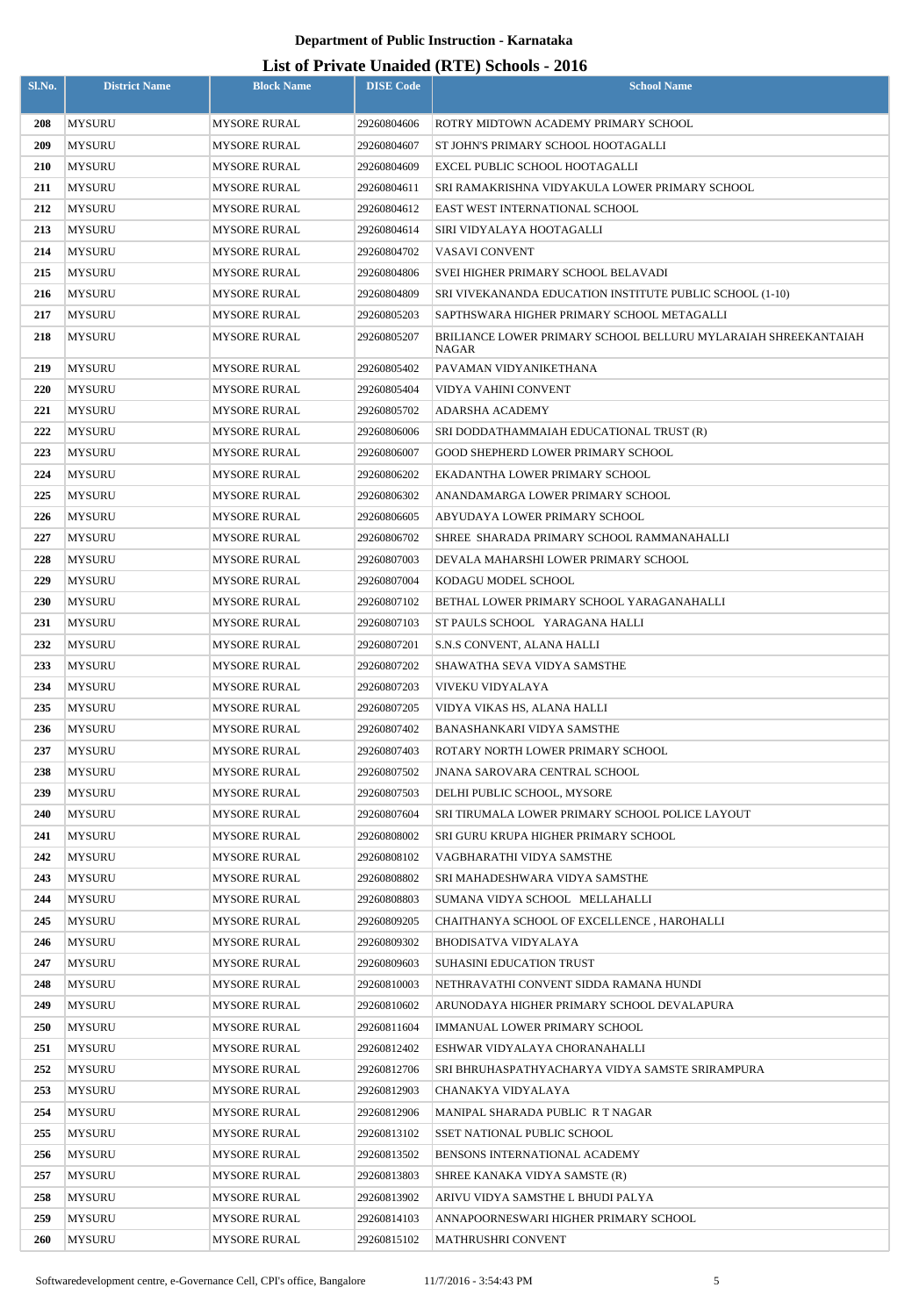# **List of Private Unaided (RTE) Schools - 2016**

| Sl.No.     | <b>District Name</b>     | <b>Block Name</b> | <b>DISE Code</b> | $\mu$ <sub>15</sub> of T <sub>H</sub> <sup>n</sup> and Unanuel (IVIII) behoofs $\mu$ <sub>010</sub><br><b>School Name</b> |
|------------|--------------------------|-------------------|------------------|---------------------------------------------------------------------------------------------------------------------------|
| 261        | <b>MYSURU</b>            | MYSORE RURAL      | 29260815105      | DIVYA JYOTHI SCHOOL                                                                                                       |
| 262        | MYSURU                   | MYSORE RURAL      | 29260815402      | SATHYA JYOTHI SHIKSHANA SAMSTHE                                                                                           |
| 263        | MYSURU                   | MYSORE RURAL      | 29260816006      | SRI ACHARYA GURUKULA SHISHULOKA KADAKOLA                                                                                  |
| 264        | <b>MYSURU</b>            | MYSORE RURAL      | 29260816205      | SHRI GURU VIDYA VIKAS LOWER PRIMARY SCHOOL                                                                                |
| 265        | <b>MYSURU</b>            | MYSORE RURAL      | 29260817003      | SHANTHINIKETHANA LOWER PRIMARY SCHOOL UNAIDED                                                                             |
| 266        | <b>MYSURU</b>            | MYSORE RURAL      | 29260817004      | <b>SANDAL ROSE CONVENT</b>                                                                                                |
| 267        | MYSURU                   | MYSORE RURAL      | 29260817202      | PATEL DEVEGOWDA LOWER PRIMARY SCHOOL                                                                                      |
| 268        | MYSURU                   | MYSORE RURAL      | 29260817702      | MOUNT LITERA ZEE SCHOOL                                                                                                   |
| 269        | <b>MYSURU</b>            | MYSORE RURAL      | 29260819502      | <b>SREE LAXMI NARASIMA VIDYA SAMSTHE</b>                                                                                  |
| 270        | <b>MYSURU</b>            | MYSORE RURAL      | 29260820003      | GOODSHEPHERD PRIMARY SCHOOL MAHADE                                                                                        |
| 271        | <b>MYSURU</b>            | MYSORE RURAL      | 29260820004      | RAHUL LOWER PRIMARY SCHOOL, MAHADEVA PURA                                                                                 |
| 272        | <b>MYSURU</b>            | MYSORE RURAL      | 29260821202      | LAKSHMIDEVI EDNL TRUST                                                                                                    |
| 273        | <b>MYSURU</b>            | MYSORE RURAL      | 29260821502      | PURNA CHETANA PUBLIC SCHOOL                                                                                               |
| 274        | MYSURU                   | MYSORE RURAL      | 29260821601      | <b>SRI VIVEKANANDA CONVENT</b>                                                                                            |
| 275        | MYSURU                   | MYSORE RURAL      | 29260821702      | ASHA KIRANA VIDYALAYA                                                                                                     |
| 276        | MYSURU                   | MYSORE RURAL      | 29260822003      | RAHUL HIGHER PRIMARY SCHOOL, RAMABAI NAGAR                                                                                |
| 277        | MYSURU                   | MYSORE RURAL      | 29260822201      | NAVAKIS EDU. CENTER BHUGATHA HALLI                                                                                        |
| 278        | MYSURU                   | MYSORE RURAL      | 29260822301      | SRI NANJUNDESWARA HIGHER PRIMARY SCHOOL GANAGARAHUNDI                                                                     |
| 279        | MYSURU                   | MYSORE RURAL      | 29260822401      | FUTURE FOUNDATION MONTESARY SCHOOL                                                                                        |
| 280        | MYSURU                   | MYSORE RURAL      | 29260822402      | KAUTILYA VIDYALAYA                                                                                                        |
| 281        | MYSURU                   | MYSORE RURAL      | 29260822501      | K N C INNOVATIVE GLOBAL SCHOOL                                                                                            |
| 282        | MYSURU                   | MYSORE RURAL      | 29260822502      | PODAR INTERNATIONAL SCHOOL                                                                                                |
|            | <b>Block: NANJANAGUD</b> |                   |                  |                                                                                                                           |
| 283        | <b>MYSURU</b>            | NANJANAGUD        | 29260901304      | HIGHER PRIMARY SCHOOL SRIKANTESHWARA HULLAHALLI                                                                           |
| 284        | <b>MYSURU</b>            | NANJANAGUD        | 29260901305      | <b>JSS ENG HIGHER PRIMARYHULLAHALLI</b>                                                                                   |
| 285        | <b>MYSURU</b>            | NANJANAGUD        | 29260901310      | <b>JNANA SANJEEVINI HIGHER PRIMARY SCHOOL HULLAHALLI</b>                                                                  |
| 286        | <b>MYSURU</b>            | NANJANAGUD        | 29260901313      | SRI BASAWESHWARA LOWER PRIMARY SCHOOL HULLAHALLI                                                                          |
| 287        | MYSURU                   | NANJANAGUD        | 29260902303      | <b>GURU VIDYA VIKAS KENDRA - SGVK</b>                                                                                     |
| 288        | MYSURU                   | NANJANAGUD        | 29260902702      | SRI GAYATHRI VIDYA MANDIRA                                                                                                |
| 289        | <b>MYSURU</b>            | NANJANAGUD        | 29260904103      | SRI KAMMALAMMA HIGHER PRIMARY SCHOOL                                                                                      |
| 290        | <b>MYSURU</b>            | NANJANAGUD        | 29260908006      | KUVEMPU VIDYA SAMSTE LOWER PRIMARY SCHOOL                                                                                 |
| 291        | MYSURU                   | NANJANAGUD        | 29260909207      | MAHADESWARA CONVENT HIGHER PRIMARY SCHOOL                                                                                 |
| 292        | <b>MYSURU</b>            | NANJANAGUD        | 29260909504      | <b>GURUMAHANTHESWAR CONVENT</b>                                                                                           |
| 293        | <b>MYSURU</b>            | NANJANAGUD        | 29260910402      | PRANATHI VIDYA SAMSTHE BILUGALI                                                                                           |
| 294        | <b>MYSURU</b>            | NANJANAGUD        | 29260911205      | NISARGA VIDYA MANDIRA                                                                                                     |
| 295        | <b>MYSURU</b>            | NANJANAGUD        | 29260911702      | VISWA JOTHI VIDYA SAMSTE                                                                                                  |
| 296        | <b>MYSURU</b>            | NANJANAGUD        | 29260911771      | WISDOM LOWER PRIMARY SCHOOL DEVEERAMMANA HALLI                                                                            |
| 297        | <b>MYSURU</b>            | NANJANAGUD        | 29260912402      | GURU VIDYS VIKAS KENDR-SGVK                                                                                               |
| 298        | MYSURU                   | NANJANAGUD        | 29260913802      | PANCHASHEELA VIDYAKULA LOWER PRIMARY SCHOOL KUDLAPURA                                                                     |
| 299        | <b>MYSURU</b>            | NANJANAGUD        | 29260914202      | <b>GURU VIDYA VIKAS - SGVK</b>                                                                                            |
| <b>300</b> | <b>MYSURU</b>            | <b>NANJANAGUD</b> | 29260914208      | ACHARYA GURUKULA VIDYA PEETA                                                                                              |
| 301        | MYSURU                   | NANJANAGUD        | 29260914402      | GNANA JYOTHI KASUVINA HALLI                                                                                               |
| 302        | MYSURU                   | NANJANAGUD        | 29260915702      | V.M.V.S. NERALE                                                                                                           |
| 303        | MYSURU                   | NANJANAGUD        | 29260917804      | SRI GURUMAHANTHESWARA CONVENT                                                                                             |
| 304        | <b>MYSURU</b>            | NANJANAGUD        | 29260919505      | PM CONVENT, THAGADUR                                                                                                      |
| 305        | <b>MYSURU</b>            | NANJANAGUD        | 29260928502      | LIONS HIGHER PRIMARY SCHOOL NANJANAGUD WARD-20                                                                            |
| 306        | <b>MYSURU</b>            | NANJANAGUD        | 29260928602      | ROTARY HIGHER PRIMARY SCHOOL NANJANAGUD WARD-21                                                                           |
| 307        | MYSURU                   | NANJANAGUD        | 29260928605      | BHARATHA VIKAS HIGHER PRIMARY SCHOOL                                                                                      |
| 308        | <b>MYSURU</b>            | NANJANAGUD        | 29260928702      | CITIZEN ENG HIGHER PRIMARY SCHOOL                                                                                         |
| 309        | MYSURU                   | NANJANAGUD        | 29260928704      | <b>CITIZEN PUBLIC SCHOOL</b>                                                                                              |
| 310        | MYSURU                   | NANJANAGUD        | 29260928711      | GURUMALLESHWARA LOWER PRIMARY SCHOOL                                                                                      |
| 311        | <b>MYSURU</b>            | NANJANAGUD        | 29260928804      | SRI KANAKADASA SARVAJANIKA LOWER PRIMARY SCHOOL                                                                           |
| 312        | MYSURU                   | NANJANAGUD        | 29260929001      | SRI KUVEMPU VIDYA SAMSTHE HIGHER PRIMARY SCHOOL                                                                           |
| 313        | <b>MYSURU</b>            | NANJANAGUD        | 29260929901      | SARASWATHI VIDYA MANDIRA                                                                                                  |

Softwaredevelopment centre, e-Governance Cell, CPI's office, Bangalore 11/7/2016 - 3:54:43 PM 6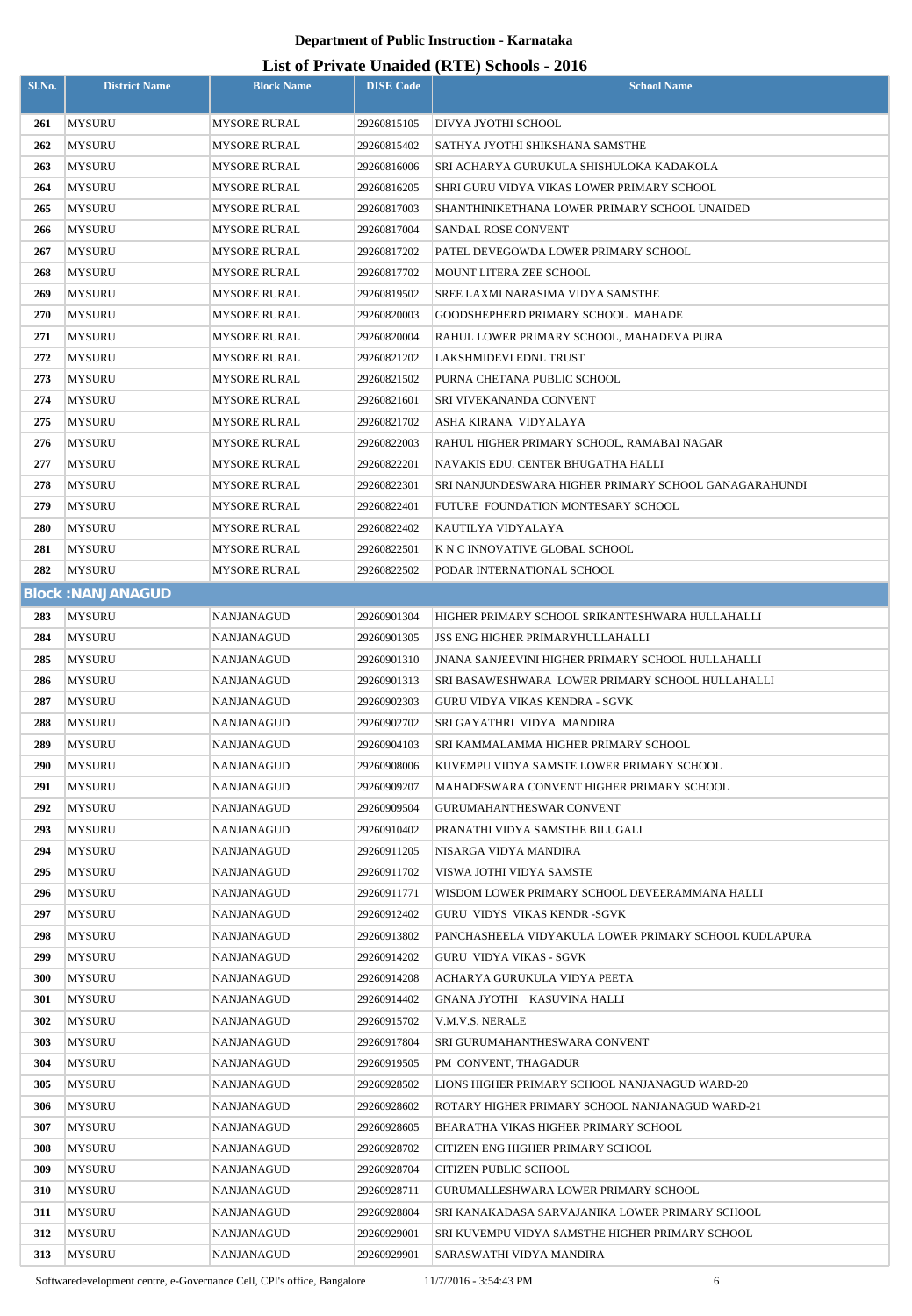| Sl.No.     | <b>District Name</b>           | <b>Block Name</b>    | <b>DISE Code</b>           | Lest of Frivate Unafued (KTL) Schools - 2010<br><b>School Name</b>                |
|------------|--------------------------------|----------------------|----------------------------|-----------------------------------------------------------------------------------|
| 314        | <b>MYSURU</b>                  | NANJANAGUD           | 29260931302                | SRI PREMASAI VIDYA MANDIRA                                                        |
| 315        | <b>MYSURU</b>                  | <b>NANJANAGUD</b>    | 29260931501                | NEELAKANTESHWARA HIGHER PRIMARY SCHOOL                                            |
|            | <b>Block: PERIYA PATNA</b>     |                      |                            |                                                                                   |
| 316        | <b>MYSURU</b>                  | PERIYA PATNA         | 29261001012                | KALAMMA KARIGOWDA VIDYA SAMSTE                                                    |
| 317        | <b>MYSURU</b>                  | PERIYA PATNA         | 29261001903                | INTEGRAL LOWER PRIMARY SCHOOL CHAPPARADA HALLI                                    |
| 318        | <b>MYSURU</b>                  | PERIYA PATNA         | 29261004602                | Jnanasharadi Convent Avarthi                                                      |
| 319        | <b>MYSURU</b>                  | PERIYA PATNA         | 29261007403                | MANJUNATHESWARA LOWER PRIMARY SCHOOL                                              |
| 320        | <b>MYSURU</b>                  | PERIYA PATNA         | 29261015606                | <b>SMS VIDHYA SAMSTHE</b>                                                         |
| 321        | <b>MYSURU</b>                  | PERIYA PATNA         | 29261015608                | SARVODAYA CONVENT                                                                 |
| 322        | <b>MYSURU</b>                  | PERIYA PATNA         | 29261015616                | D THAMMAIAH MEMORIAL CONVENT                                                      |
| 323        | <b>MYSURU</b>                  | PERIYA PATNA         | 29261015617                | CHANAKYA HIGHER PRIMARY SCHOOL BETTADAPURA                                        |
| 324        | <b>MYSURU</b>                  | PERIYA PATNA         | 29261016105                | SRI YOGI NARAYANA YATHINDRARA CONVENT                                             |
| 325        | <b>MYSURU</b>                  | PERIYA PATNA         | 29261016108                | SHREE MURUGHA RAJENDRA GRAMEENABHIVRUDDHI MATTU SHAIKSHANIKA<br>SAMSTHE(R)        |
| 326        | <b>MYSURU</b>                  | PERIYA PATNA         | 29261017804                | <b>ROSHAN EDUN TRUST</b>                                                          |
| 327        | <b>MYSURU</b>                  | PERIYA PATNA         | 29261019716                | VISHWAMANAVA VIDYA SAMSTHE (R)                                                    |
| 328        | <b>MYSURU</b>                  | PERIYA PATNA         | 29261025914                | <b>HUDA PUBLIC SCHOOL</b>                                                         |
| 329        | <b>MYSURU</b>                  | PERIYA PATNA         | 29261026003                | SRI BASAVESWARA CONVENT                                                           |
| 330        | <b>MYSURU</b>                  | PERIYA PATNA         | 29261026004                | ADICHUNCHANAGIRI BALJAGAT                                                         |
| 331        | <b>MYSURU</b>                  | PERIYA PATNA         | 29261026201                | GANANA GANGOTHRI SCHOOL                                                           |
| 332        | <b>MYSURU</b>                  | PERIYA PATNA         | 29261026202                | MANASA VIDYA SAMSTHE                                                              |
| 333        | <b>MYSURU</b>                  | PERIYA PATNA         | 29261026203                | SRI BASAVANIKETHANA EDN TRUST                                                     |
| 334        | <b>MYSURU</b>                  | PERIYA PATNA         | 29261026602                | VISHALA VIDYA SAMSTHE KUNDANAHALLI                                                |
|            | <b>Block: T.N.PURA</b>         |                      |                            |                                                                                   |
| 335        | <b>MYSURU</b>                  | T.N.PURA             | 29261100902                | SREE PRAGNA GURUKUL KANCHANA HALLI                                                |
| 336        | <b>MYSURU</b>                  | T.N.PURA             | 29261104206                | MOON LIGHT HPS GARGESHWARI                                                        |
| 337        | <b>MYSURU</b>                  | T.N.PURA             | 29261104207                | HILAL NURSERY & HIGHER PRIMARY SCHOOL GARGESHWARI                                 |
| 338        | <b>MYSURU</b>                  | T.N.PURA             | 29261112901                | SANTHA NOBRART LPS CHOWHALLI                                                      |
| 339        | <b>MYSURU</b>                  | T.N.PURA             | 29261113608                | NETHRA VIDYA SAMSTHE MUGURU                                                       |
| 340        | <b>MYSURU</b>                  | T.N.PURA             | 29261114302                | VIVEKANANDA HIGHER PRIMARY SCHOOL RANGASAMUDRA                                    |
| 341        | <b>MYSURU</b>                  | T.N.PURA             | 29261114804                | LITTLE BIRD SCHOOL B.SEEHALLI                                                     |
| 342        | <b>MYSURU</b>                  | T.N.PURA             | 29261115808                | KRUPA LPS SOSALE                                                                  |
| 343        | <b>MYSURU</b>                  | T.N.PURA             | 29261117311                | SAMARPANA HPS SCHOOL TALAKADU                                                     |
| 344        | <b>MYSURU</b>                  | T.N.PURA             | 29261117504                | VIDYODAYA CONVENT HPS                                                             |
| 345        | <b>MYSURU</b>                  | T.N.PURA             | 29261117514                | ST MARYS HPS T.N.PURA                                                             |
| 346        | <b>MYSURU</b>                  | T.N.PURA             | 29261117518                | SRI GURU CHANNAMALIKARJUNA SCHOOL T N PURA                                        |
| 347<br>348 | <b>MYSURU</b>                  | T.N.PURA<br>T.N.PURA | 29261117519<br>29261117526 | KANAKA GRMA VIDYA SAMSTE T.N.PURA<br>SRI ADICHUNCHANAGIRI BALAJAGATH HPS T.N.PURA |
| 349        | <b>MYSURU</b><br><b>MYSURU</b> | T.N.PURA             | 29261120502                | <b>GPP VIDYA SMSTE MALIYURU COLONY</b>                                            |
| 350        | <b>MYSURU</b>                  | T.N.PURA             | 29261121302                | RTM HPS BANNUR                                                                    |
| 351        | <b>MYSURU</b>                  | T.N.PURA             | 29261121601                | <b>LOINS HPS BANNUR</b>                                                           |
| 352        | <b>MYSURU</b>                  | T.N.PURA             | 29261121701                | ROTARY SCHOOL HPS BANNUR                                                          |
| 353        | <b>MYSURU</b>                  | T.N.PURA             | 29261121906                | <b>SRI CHITHRA SAMSTHE HPS BANNUR</b>                                             |
| 354        | <b>MYSURU</b>                  | T.N.PURA             | 29261122002                | ADICHUNCHANA GIRI HPS BANNUR                                                      |
| 355        | <b>MYSURU</b>                  | T.N.PURA             | 29261122401                | VASAVI LIONS VIDYANIKETHANA T.N.PURA                                              |
| 356        | <b>MYSURU</b>                  | T.N.PURA             | 29261122403                | FLORIANA PRE PRIMARY SCHOOL T.N.PURA                                              |
| 357        | <b>MYSURU</b>                  | T.N.PURA             | 29261122504                | N.K.F. PUBLIC HIGHER PRIMARYSCHOOL T.N.PURA                                       |
| 358        | <b>MYSURU</b>                  | T.N.PURA             | 29261122505                | MAHARSHI VALMIKI SCHOOL T.N.PURA                                                  |
| 359        | <b>MYSURU</b>                  | T.N.PURA             | 29261122601                | GURUKULA VIDYALYA MAKANAHALLI                                                     |
| 360        | <b>MYSURU</b>                  | T.N.PURA             | 29261123301                | VICTORY HIGHER PRIMARY SCHOOL BANNUR                                              |
| 361        | MYSURU                         | T.N.PURA             | 29261123502                | VIVEKANANDA HPS BANNUR                                                            |
| 362        | <b>MYSURU</b>                  | T.N.PURA             | 29261124201                | SEVENTH DAY ADVENTIST SCHOOL T.N.PURA                                             |
|            | <b>Block: MYSORE SOUTH</b>     |                      |                            |                                                                                   |
| 363        | MYSURU                         | MYSORE SOUTH         | 29261200706                | <b>JSS ENGLISH MEDIUM HPS RAMANUJA RD</b>                                         |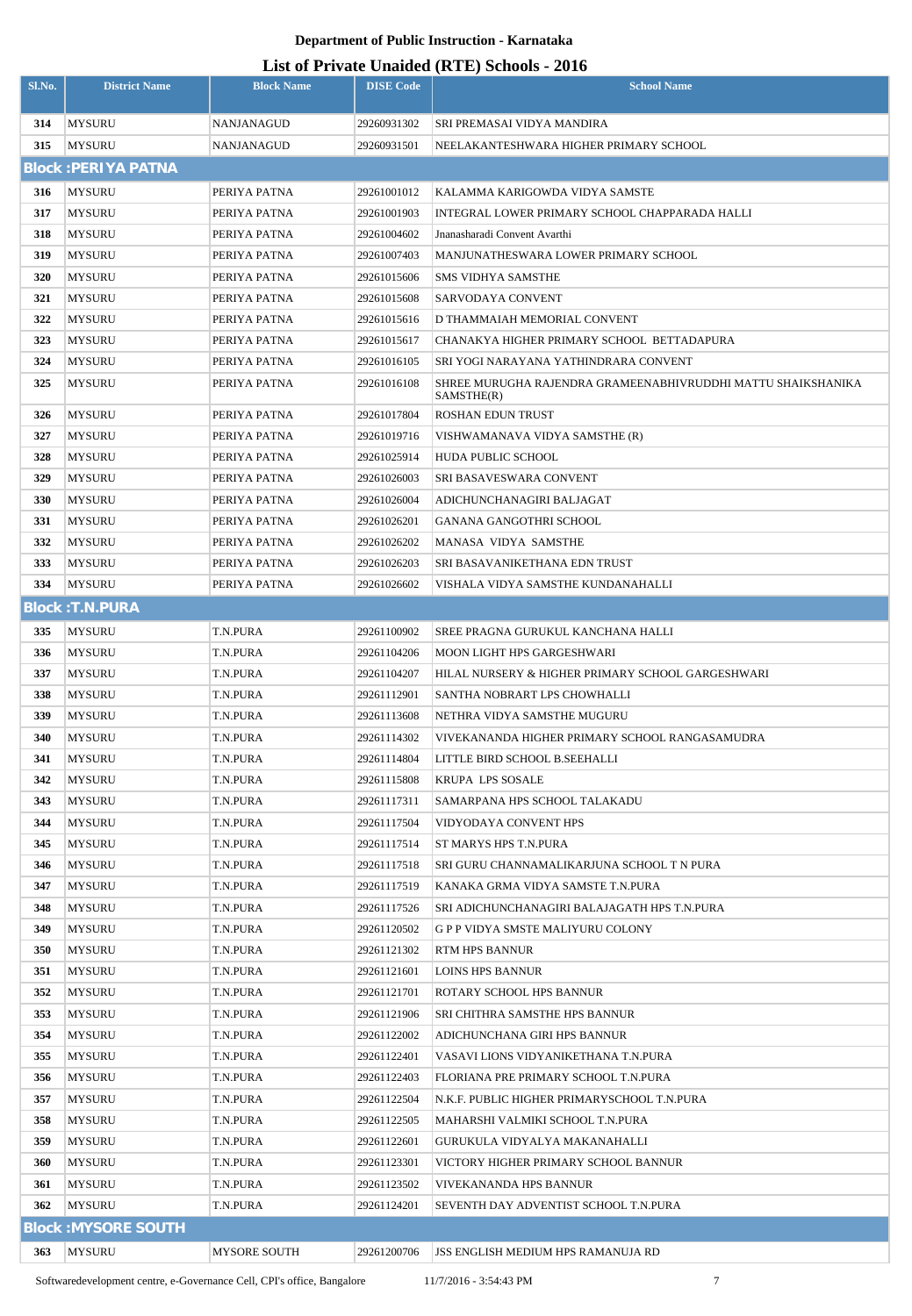| Sl.No.     | <b>District Name</b>           | <b>Block Name</b>                   | <b>DISE Code</b>           | $($ ---- $)$ $\sim$ -- $\sim$<br><b>School Name</b>       |
|------------|--------------------------------|-------------------------------------|----------------------------|-----------------------------------------------------------|
| 364        | <b>MYSURU</b>                  | <b>MYSORE SOUTH</b>                 | 29261200707                | NATARAJA PUBLIC SCHOOL                                    |
| 365        | <b>MYSURU</b>                  | <b>MYSORE SOUTH</b>                 | 29261200708                | <b>SRI NATARAJA HPS</b>                                   |
| 366        | <b>MYSURU</b>                  | MYSORE SOUTH                        | 29261200905                | GOVINDARAO MEMORIAL HPS                                   |
| 367        | <b>MYSURU</b>                  | MYSORE SOUTH                        | 29261200906                | SRI JAGADAMBA HPS                                         |
| 368        | <b>MYSURU</b>                  | MYSORE SOUTH                        | 29261201206                | <b>SRI SWAMI VIVEKANANDA TRUST</b>                        |
| 369        | <b>MYSURU</b>                  | <b>MYSORE SOUTH</b>                 | 29261201301                | SARADA VILAS HPS ENG.MED.K.M.P                            |
| 370        | <b>MYSURU</b>                  | <b>MYSORE SOUTH</b>                 | 29261201401                | BALODYANA CENTRAL ENG SCHOOL(HPS)                         |
| 371        | <b>MYSURU</b>                  | <b>MYSORE SOUTH</b>                 | 29261201508                | ALPHA NATIONAL SCHOOL                                     |
| 372        | <b>MYSURU</b>                  | MYSORE SOUTH                        | 29261201603                | NALANDA HPS, WARD-10                                      |
| 373        | <b>MYSURU</b>                  | MYSORE SOUTH                        | 29261201607                | D G T M LPS, WARD-10                                      |
| 374        | <b>MYSURU</b>                  | MYSORE SOUTH                        | 29261201704                | DAV PUBLIC SCHOOL IND SUBURB                              |
| 375        | <b>MYSURU</b>                  | MYSORE SOUTH                        | 29261201705                | MAHARASHI PUBLIC SCHOOL SUBURB                            |
| 376        | MYSURU                         | <b>MYSORE SOUTH</b>                 | 29261201804                | SRI RAMAKRISHNA VID.JP NAGAR                              |
| 377        | <b>MYSURU</b>                  | MYSORE SOUTH                        | 29261201805                | <b>JSS PUBLIC SCHOOL</b>                                  |
| 378        | MYSURU                         | <b>MYSORE SOUTH</b>                 | 29261201903                | GNANAVAHINI HPS SRIRAMPURA                                |
| 379        | MYSURU                         | <b>MYSORE SOUTH</b>                 | 29261201904                | SRI BGS BALAJAGATH,SRI RAMPURA                            |
| 380        | <b>MYSURU</b>                  | <b>MYSORE SOUTH</b>                 | 29261202001                | DAISY CONVENT VIVE'N-EDN-SOCT                             |
| 381        | <b>MYSURU</b>                  | MYSORE SOUTH                        | 29261202103                | ST MARYS HPS VIVEKANADA NAGARA                            |
| 382        | <b>MYSURU</b>                  | MYSORE SOUTH                        | 29261202108                | <b>SUBHODA HPS M BLOCK</b>                                |
| 383        | <b>MYSURU</b>                  | MYSORE SOUTH                        | 29261202202                | RAMAKRISHNA VIDYAKENDRA,E&F BLOCK R.K.NAGAR               |
| 384        | <b>MYSURU</b>                  | MYSORE SOUTH                        | 29261202203                | VISHWAMANAVA VIDYANIKETHANA                               |
| 385        | <b>MYSURU</b>                  | MYSORE SOUTH                        | 29261202210                | SUPREME PUBLIC SCHOOL, CBSE K K NAGAR                     |
| 386        | <b>MYSURU</b>                  | MYSORE SOUTH                        | 29261202211                | ROTARY WEST SCHOOL DHATAGALLI                             |
| 387        | <b>MYSURU</b>                  | MYSORE SOUTH                        | 29261202301                | VASAVI VIDYANIKETHAN 1-BLK K.N                            |
| 388        | <b>MYSURU</b>                  | MYSORE SOUTH                        | 29261202302                | KALIDASA HPS, WARD-17                                     |
| 389        | <b>MYSURU</b>                  | MYSORE SOUTH                        | 29261202304                | GOKULA VIDYA SAMSTHE KUVEMPUNAGAR                         |
| 390        | <b>MYSURU</b>                  | <b>MYSORE SOUTH</b>                 | 29261202305                | KAVERI VIDYA SAMSTHE(CJC)                                 |
| 391        | <b>MYSURU</b>                  | <b>MYSORE SOUTH</b>                 | 29261202314                | PRAMATI HILLVIEW ACADEMY                                  |
| 392        | <b>MYSURU</b><br><b>MYSURU</b> | <b>MYSORE SOUTH</b>                 | 29261202319                | <b>JNANA JYOYHI HPS</b><br><b>GNANAGANGA HPS, WARD-18</b> |
| 393<br>394 | <b>MYSURU</b>                  | MYSORE SOUTH<br><b>MYSORE SOUTH</b> | 29261202403<br>29261202414 | SRI ADICHUNCHANAGIRI CENTRAL                              |
| 395        | <b>MYSURU</b>                  | MYSORE SOUTH                        | 29261202417                | POORNA PRAGNA VIDYA KENDRA                                |
| 396        | <b>MYSURU</b>                  | <b>MYSORE SOUTH</b>                 | 29261202501                | BADENPOWELL PUBLIC SCHOOL, OPP DC OFFICE                  |
| 397        | MYSURU                         | MYSORE SOUTH                        | 29261202505                | <b>SREE CH.ARASU BOARDING SCHOOL</b>                      |
| 398        | <b>MYSURU</b>                  | <b>MYSORE SOUTH</b>                 | 29261202509                | THE CAPITOL LPS                                           |
| 399        | MYSURU                         | <b>MYSORE SOUTH</b>                 | 29261202604                | MAHABODI HPS SARASWATHIPURAM                              |
| 400        | <b>MYSURU</b>                  | <b>MYSORE SOUTH</b>                 | 29261202608                | <b>JSS PRACTISING PRIMARY SCHOOL</b>                      |
| 401        | MYSURU                         | <b>MYSORE SOUTH</b>                 | 29261202701                | ROTARY WEST SCHOOL HPS                                    |
| 402        | <b>MYSURU</b>                  | <b>MYSORE SOUTH</b>                 | 29261202702                | VIJAYA VITTALA HPS                                        |
| 403        | <b>MYSURU</b>                  | MYSORE SOUTH                        | 29261202805                | <b>JNANA KEERTHI CONVENT</b>                              |
| 404        | <b>MYSURU</b>                  | <b>MYSORE SOUTH</b>                 | 29261202809                | SUPREME CONVENT SHARADADEVI NAGARA                        |
| 405        | <b>MYSURU</b>                  | <b>MYSORE SOUTH</b>                 | 29261202810                | VISHWA PRAGNA NUR-PRIM SCHOOL                             |
| 406        | <b>MYSURU</b>                  | MYSORE SOUTH                        | 29261202820                | ACME SCHOOL KUVEMPU NAGAR                                 |
| 407        | <b>MYSURU</b>                  | MYSORE SOUTH                        | 29261202821                | HOLY TRINITY LPS TK LAYOUT                                |
| 408        | <b>MYSURU</b>                  | MYSORE SOUTH                        | 29261202823                | SHARADA LPS S DEVI NAGAR                                  |
| 409        | <b>MYSURU</b>                  | MYSORE SOUTH                        | 29261202824                | INDIRA NURSERY AND PRIMARY SCHOOL                         |
| 410        | <b>MYSURU</b>                  | MYSORE SOUTH                        | 29261202904                | <b>GANGOTHRI LPS HUDCO LAYOUT</b>                         |
| 411        | <b>MYSURU</b>                  | MYSORE SOUTH                        | 29261202905                | PUTTAVIRAMMA SPECIAL SCHOOL                               |
| 412        | <b>MYSURU</b>                  | <b>MYSORE SOUTH</b>                 | 29261202906                | <b>J.S.S. PUBLIC SCHOOL HPS</b>                           |
| 413        | <b>MYSURU</b>                  | <b>MYSORE SOUTH</b>                 | 29261202912                | <b>BHARATHA SEVADALA HPS</b>                              |
| 414        | MYSURU                         | <b>MYSORE SOUTH</b>                 | 29261203006                | IDEAL JAWA ROTARY SCHOOL                                  |
| 415        | <b>MYSURU</b>                  | <b>MYSORE SOUTH</b>                 | 29261203019                | <b>MARIMALLAPPA LPS</b>                                   |
| 416        | <b>MYSURU</b>                  | <b>MYSORE SOUTH</b>                 | 29261203103                | <b>GEETHA BHARATHI HPS</b>                                |
| 417        | MYSURU                         | <b>MYSORE SOUTH</b>                 | 29261203104                | SHANTHALA HPS, WARD-63                                    |